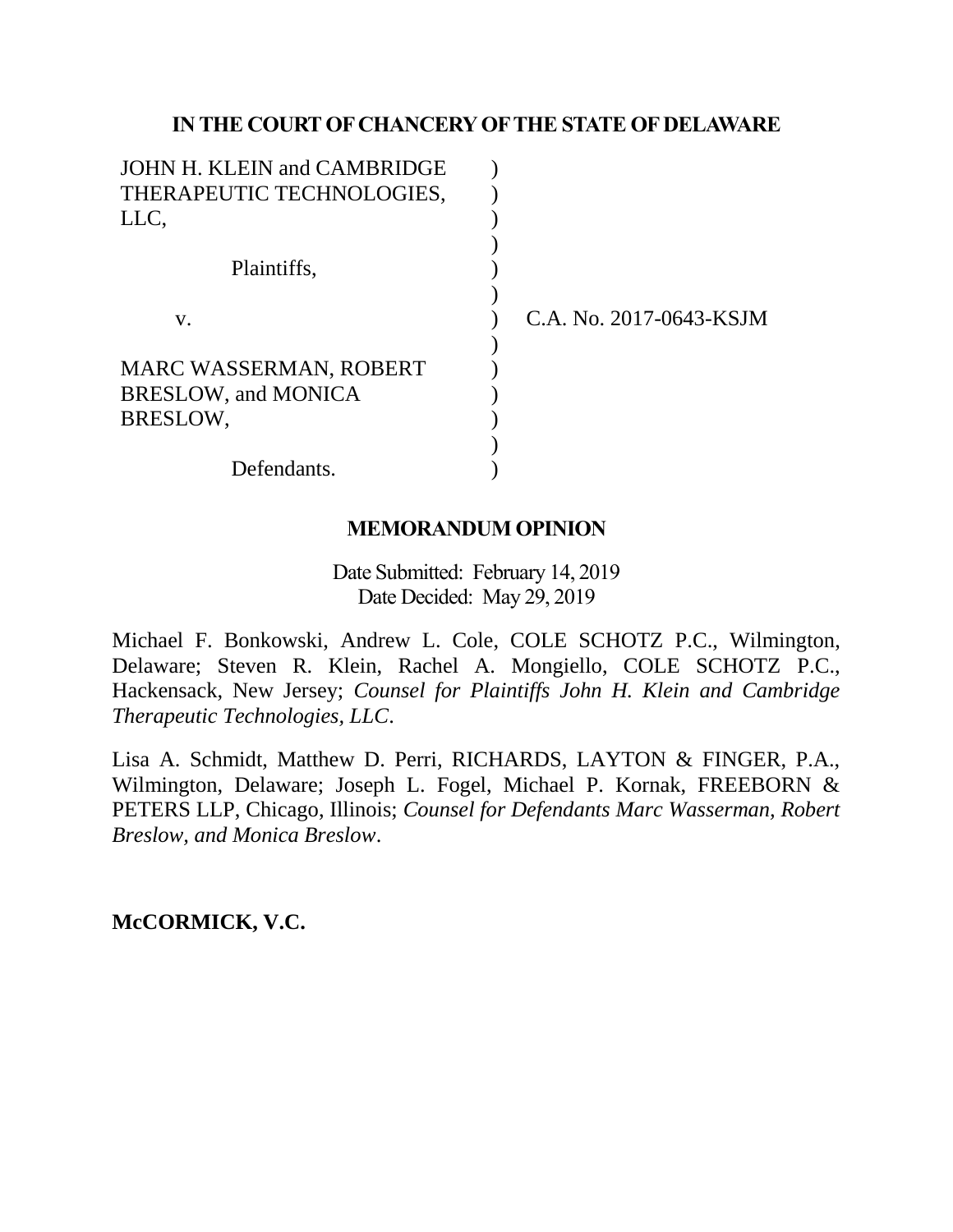In June 2016, defendants Monica and Robert Breslow invested \$12.5 million in plaintiff Cambridge Therapeutic Technologies, LLC ("CTT"). The plaintiffs allege that after investing, the Breslows exhibited buyer's remorse. They pressed for a buy-out of their equity stake and, to achieve this outcome, enlisted the aid of their board nominee, Marc Wasserman. According to the plaintiffs, through Wasserman, the Breslows embarked on a bad faith campaign to disrupt CTT's operations as much as possible. Wasserman demanded that CTT allocate tax losses to the Breslows, circumvented protocol by requesting information directly from employees, threatened litigation to obtain that information, and interfered with CTT's efforts to raise additional capital. The plaintiffs allege that Wasserman's actions caused internal disruption, hostility, and instability, as well as delays in filing K-1 tax statements. To boot, CTT's tax accountants and Chief Financial Officer resigned. But the Breslows never obtained a buy-out.

Instead, CTT's founder John H. Klein caused CTT to commence this litigation. CTT alleges that Wasserman breached his fiduciary duty of loyalty by placing the Breslows' interests ahead of the best interests of CTT and that the Breslows aided and abetted in Wasserman's disloyal actions. CTT further alleges that the Breslows owed fiduciary duties as controllers of CTT, which they breached. In the alternative, CTT contends that the defendants breached the implied covenant of good faith and fair dealing inherent in CTT's operating agreement.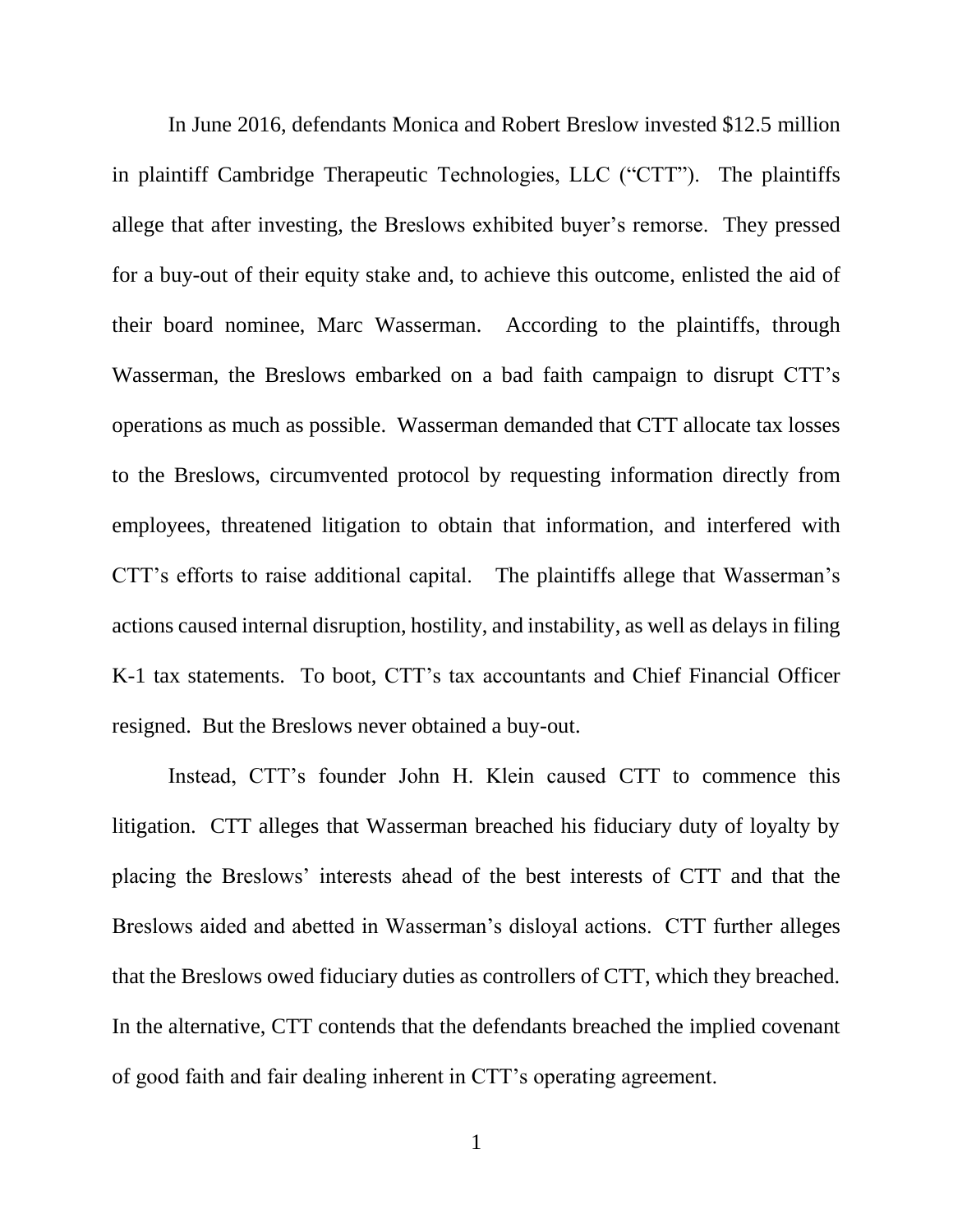The defendants have moved to dismiss the amended complaint, and this decision grants that motion as to the majority of the plaintiffs' claims. Whittled down to size, the amended complaint states a claim for breach of fiduciary duty against Wasserman and for aiding and abetting against the Breslows. Wasserman owed a duty to advance the best interests of CTT. Under the plaintiff-friendly pleading standard, it is reasonably conceivable that Wasserman breached duties to CTT by engaging in a course of conduct to benefit the Breslows and harm CTT. Given the nature of Wasserman's alleged acts, it is also reasonably conceivable that the Breslows knowingly participated in Wasserman's actions.

The amended complaint, however, does not adequately allege facts sufficient to impose fiduciary duties on the Breslows as controllers. At bottom, the plaintiffs argue that the Breslows used their sources of influence—their board designee and his blocking rights under the operating agreement—to disrupt CTT's operations to a level sufficient to force a buy-out. Some theories posit that chronic disruption could rise to the level of control. Take Trotskyism, for example. The allegations in this case do not support such a holding. The amended complaint itself describes the Breslows as on a "quest" for control, not wielding control. The Breslows never achieved their alleged goal. At best, CTT pleads that the Breslows successfully disrupted CTT, but not to a degree that would support a reasonable inference of control.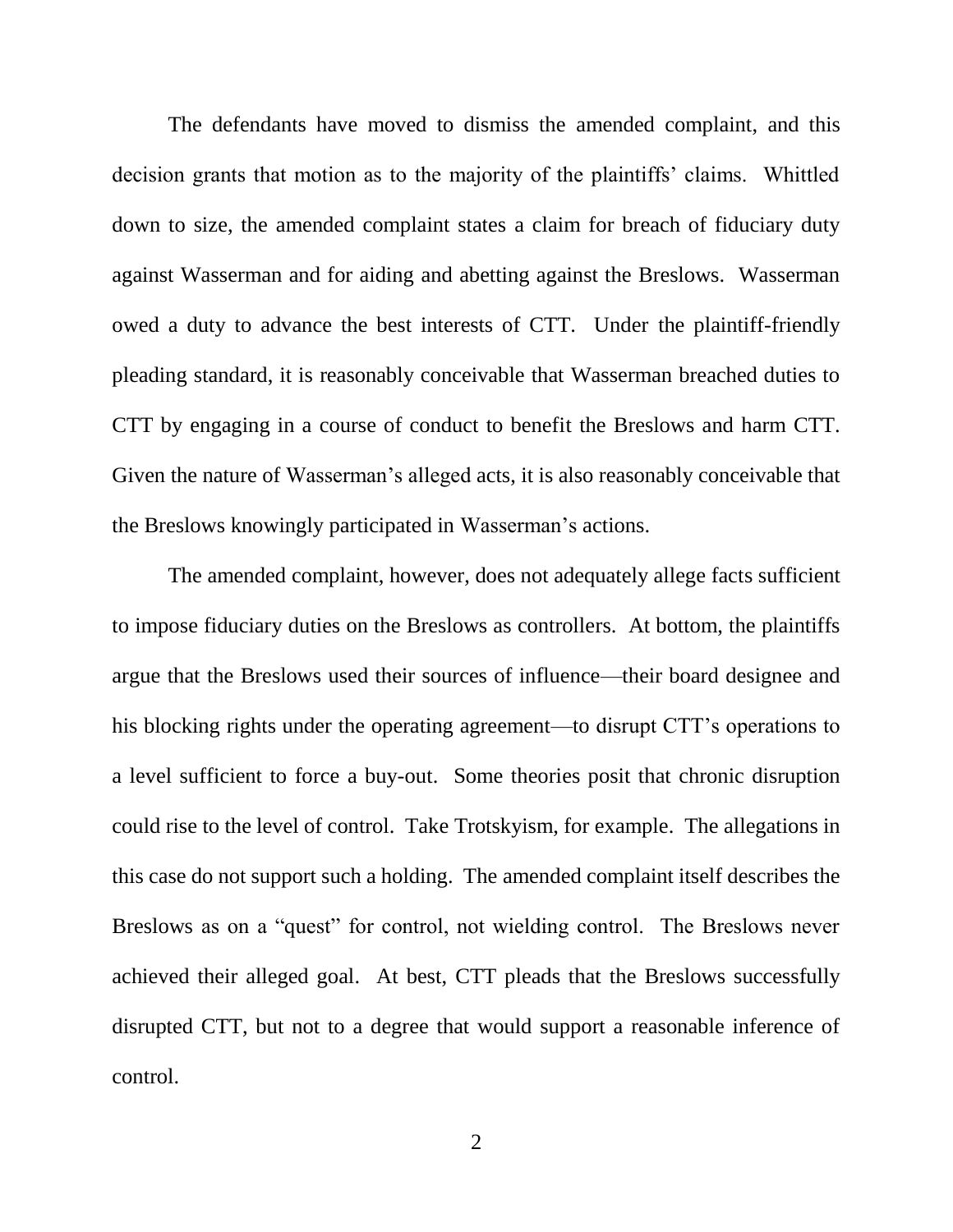CTT's claim for breach of the implied covenant of good faith and fair dealing likewise fails. Courts invoke the implied covenant to fill contractual gaps concerning developments that the parties did not anticipate. In this case, CTT identifies no gaps that require filling. The plaintiffs argue that the Breslows promised, before executing the operating agreement, to deliver certain clients to CTT. That alleged promise, however, was known and could have been expressly addressed in the agreement; it is not a promise the Court may enforce by implying terms now.

Klein is also a plaintiff in this case. After CTT commenced this litigation, Mark Adams (Klein's own Board nominee) and Wasserman voted to remove Klein from his management positions at CTT. Klein subsequently alleged that the defendants tortiously interfered with Klein's employment agreement and engaged in civil conspiracy. Both of these claims fail. To state a claim for tortious interference with his rights under the employment agreement, or a civil conspiracy claim based on that tortious interference, Klein must adequately allege that CTT breached his employment agreement. Because Klein does not allege facts to establish a contractual breach, both the claim for tortious interference and conspiracy lack a necessary predicate.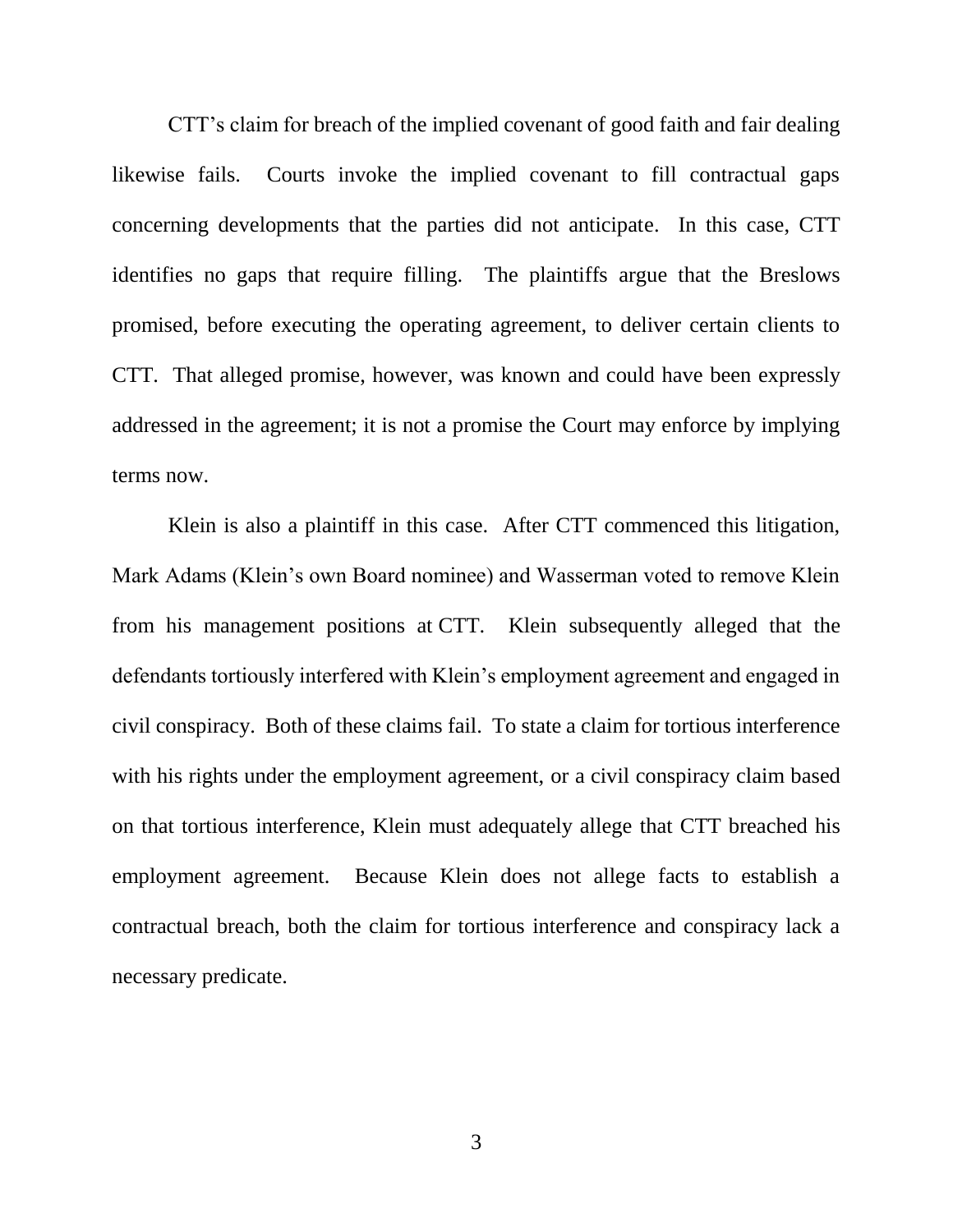# **I. FACTUAL BACKGROUND**

The facts are drawn from the amended complaint<sup>1</sup> and documents incorporated therein.

#### **A. CTT, Its Members, and Its Management Structure**

CTT is a Delaware limited liability company headquartered in Teaneck, New Jersey. CTT packages and distributes pharmaceuticals, with a focus on "creating cost effective innovative medication delivery and packaging systems designed to improve patient medication adherence."<sup>2</sup>

CTT has three classes of units—A, B, and C. Only Class A units carry voting rights. Klein owns 37,000 Class A units, which is a majority of the Class A units and CTT's voting equity. Defendants Robert and Monica Breslow own 20,000 Class A units. Non-party Blue Valley, LLC ("Blue Valley") owns 9,111 Class A units. Another non-party owns 8,000 Class A units.

The Breslows acquired their units for \$12.5 million in June 2016. The plaintiffs allege that before the Breslows acquired a stake in CTT, they represented that they had "'substantial' connections to numerous dental clinics" and "that they would 'bring' 105 [such] . . . contacts to CTT." 3

<sup>&</sup>lt;sup>1</sup> C.A. No. 2017-0643-KSJM Docket ("Dkt.") 14, Pls.' Am. Compl. ("Amended Complaint" or "Am. Compl.").

 $^{2}$  *Id.*  $\P$  7.

 $3$  *Id.*  $\P\P$  13–14.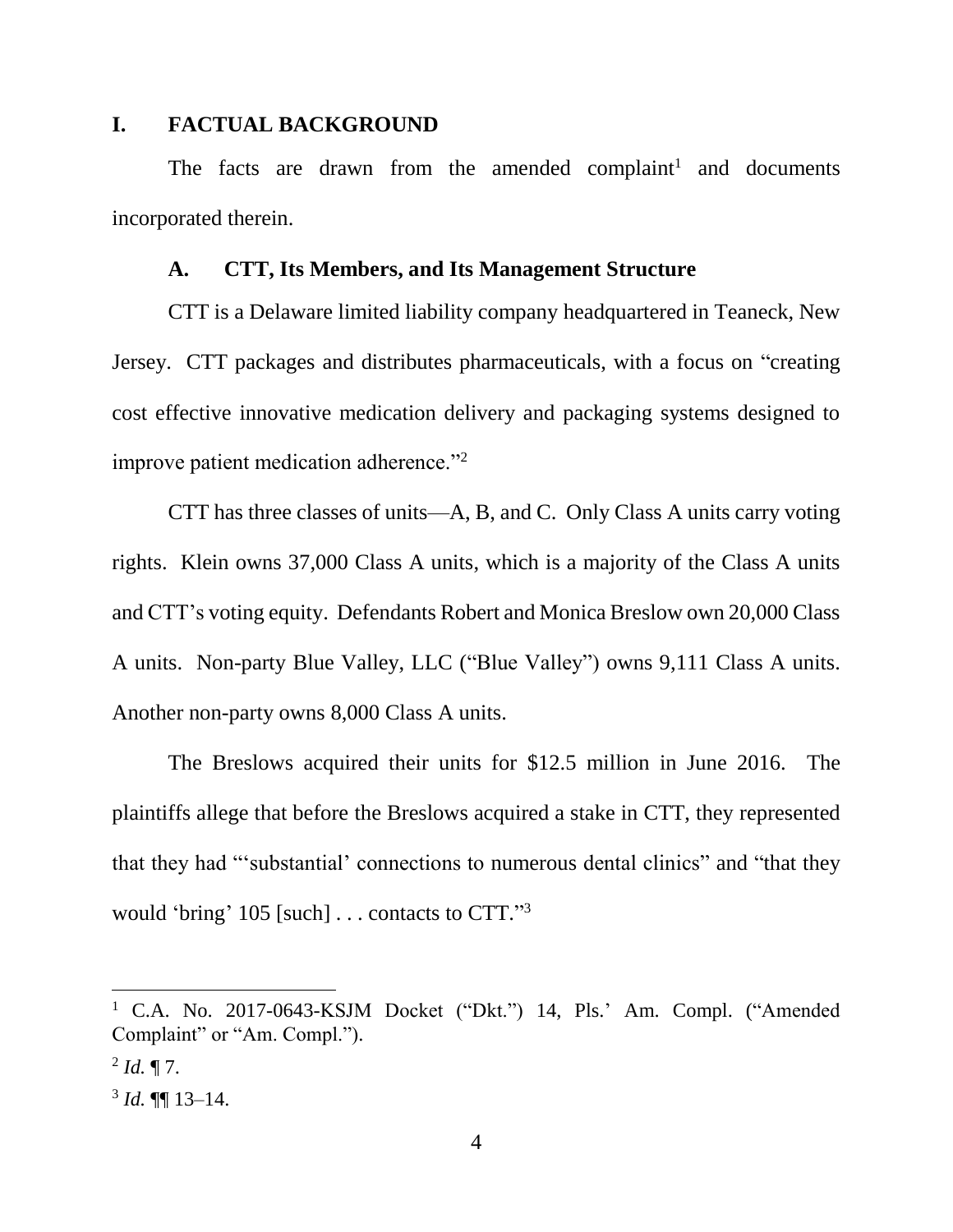#### **B. The Operating Agreement**

In connection with the Breslows' investment, CTT's members executed an operating agreement in June 2016 (as amended in September 2016, the "Operating Agreement").<sup>4</sup>

The Operating Agreement establishes a three-person Board of Managers (the "Board") to manage CTT's business and affairs. Of the three Board managers, Klein appoints two and the Breslows appoint one. At the time of the events prompting this litigation, the Board comprised Klein (Chairman), Adams (designated by Klein), and Wasserman (designated by the Breslows). Neither Wasserman nor Adams is currently a Board member.

The Operating Agreement permits the Board to appoint a CEO. Klein served as CEO and President pursuant to a June 2014 employment agreement that was amended at the time of the Breslows' investment (the "Employment Agreement"). Klein served in those capacities until December 14, 2017, when Adams and Wasserman voted to remove Klein for cause.

The Operating Agreement conditions certain business decisions on Board approval and the affirmative vote of the Breslows' Board designee. These decisions include making investments outside the approved Board policy, incurring capital

<sup>4</sup> Am. Compl. Ex. A, Am. and Restated Operating Agreement of CTT ("Operating Agr.").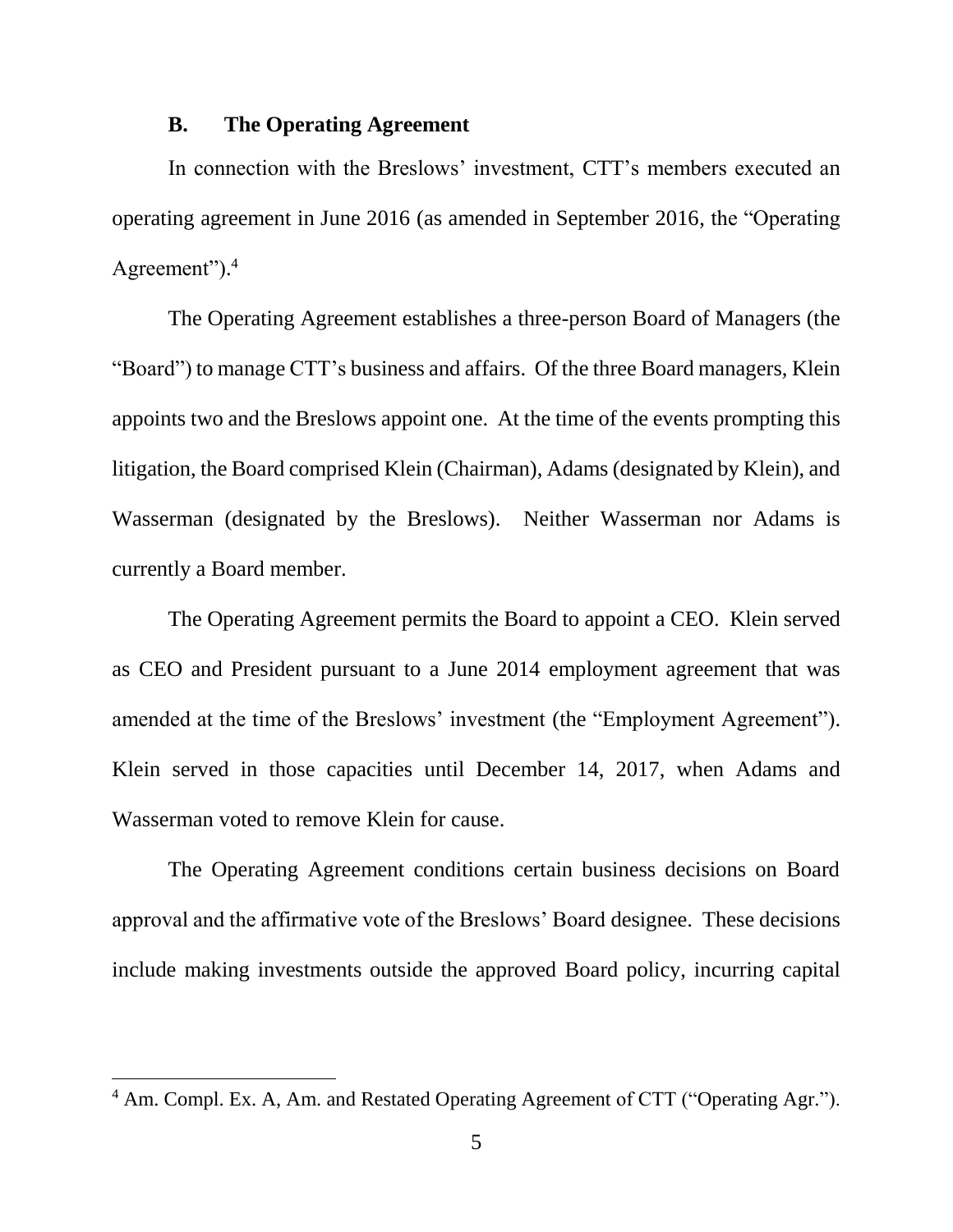expenditures over \$250,000, and merging, selling, or liquidating all or a substantial portion of the company's assets.

#### **C. The Alleged Campaign to Force a Buy-Out**

Blue Valley acquired its units for \$7 million in September 2016 at a substantially higher valuation than the Breslows' investment. The Amended Complaint alleges that after Blue Valley invested, the Breslows "became anxious to extract an immediate return" or "exit their investment" in  $CTT$ .<sup>5</sup>  $CTT$  says that Wasserman and the Breslows "began a bad faith campaign intended solely to disrupt CTT's business operations with the hopes that the Breslows could gain control of CTT or force a buy-out of their interest in CTT."<sup>6</sup>

The factual allegations concerning the putative campaign fall into four categories.

*First*, Wasserman made multiple demands on the Board designed to further the Breslows' interests. Wasserman demanded: "that CTT allocate its full tax losses to the Breslows"; 7 that "the [Board] authorize a buyout of the Breslows' ownership interest, even though CTT lacked sufficient working capital to support any such payment";<sup>8</sup> and that the Board approve a "transaction" with "a potential third-party

 $\overline{a}$ 

8 *Id.* ¶ 45.

 $5$  Am. Compl.  $\P$  36.

<sup>6</sup> *Id.* ¶ 39.

 $^{7}$  *Id.*  $\P$  42.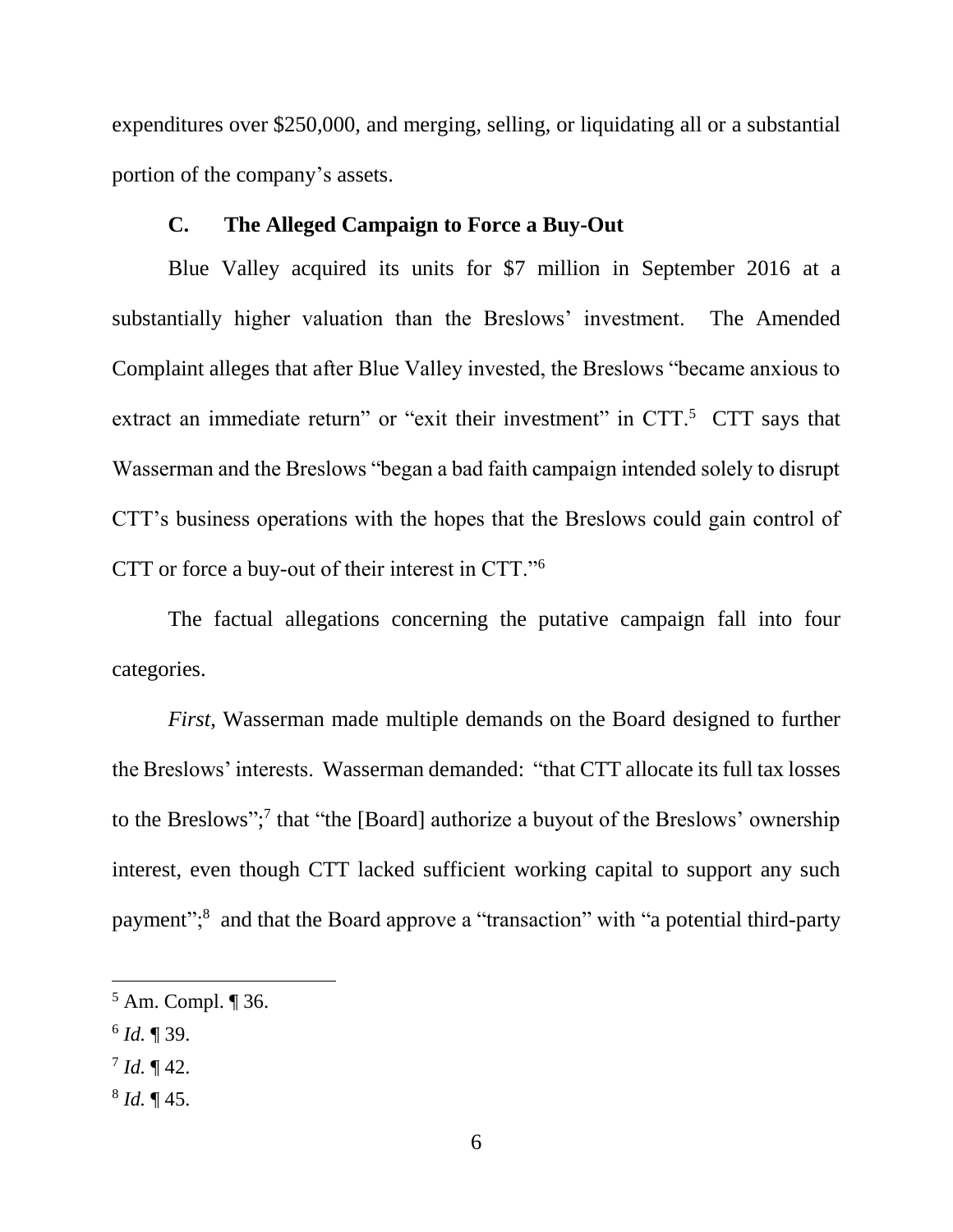investor" "without conducting any diligence or negotiating the terms of the deal, contrary to the best interests of CTT  $\dots$ ."<sup>9</sup> Wasserman also "criticized" CTT's decision to switch software providers and "blamed others for supposedly harming"  $CTT<sup>10</sup>$ 

The Board took no action on these demands or criticisms. When CTT and its Board rejected Wasserman's tax allocation demand, Wasserman "created immense animosity and conflict within CTT, ultimately leading CTT's tax accountants to resign and causing delays in filing the Company's K1 statements."<sup>11</sup>

*Second*, Wasserman made information demands on CTT employees designed to disrupt CTT operations. Wasserman "incessantly" requested "information" about the company, which distracted people from their jobs and created "hostility throughout CTT."<sup>12</sup> If Wasserman did not receive immediate responses, he threatened CTT and its officers with litigation and "other adverse employment actions."<sup>13</sup> CTT's Chief Financial Officer resigned due to Wasserman's information demands.

- $11$  *Id.*  $\P$  43.
- <sup>12</sup> *Id.* ¶¶ 46–47, 49.
- <sup>13</sup> *Id.* ¶ 48.

<sup>9</sup> *Id.* ¶ 53.

 $^{10}$  *Id.* ¶ 54.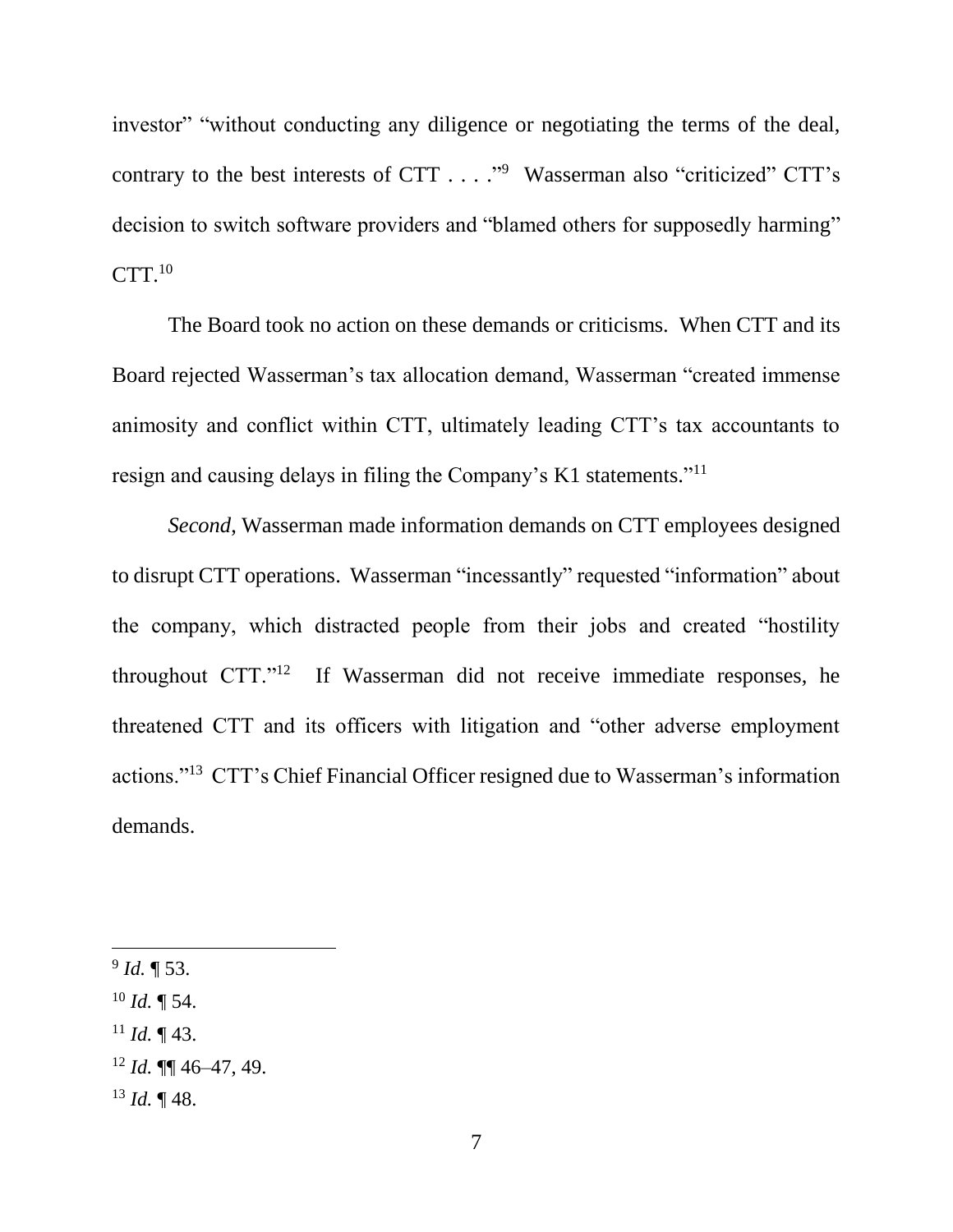*Third*, Wasserman refused to allow the Board to "consider potential investments that would provide needed capital."<sup>14</sup> Wasserman blocked these "transactions" because they "were not in the Breslows' best interest[,]" according to the Amended Complaint.<sup>15</sup> CTT "could have potentially benefitted from exploring these business opportunities more fully."<sup>16</sup> CTT does not identify with any detail the alleged "transactions," how they were considered, or when they were refused.

*Fourth*, Wasserman and Adams terminated Klein as CEO and President in December 2017. CTT and Klein allege that Wasserman and the Breslows "were able to coopt Adams"<sup>17</sup> to vote to remove Klein "through guile" and "by exerting pressure through false representations."<sup>18</sup> As a result of this conduct, Klein suffered financial losses<sup>19</sup> and CTT suffered disruption, instability, and "harm to normal business operations."20

# **D. This Litigation**

The plaintiffs commenced this litigation in September 2017. The defendants moved to dismiss the initial complaint in October 2017. The Board removed Klein

<sup>15</sup> *Id.*

- $^{16}$  *Id.*
- $17$  *Id.*  $\text{T}$  62.
- <sup>18</sup> *Id.* ¶¶ 62, 86.
- <sup>19</sup> *Id.* ¶¶ 58–59, 67–68.
- $^{20}$  *Id.*  $\P$  69.

 $^{14}$  *Id.* ¶ 52.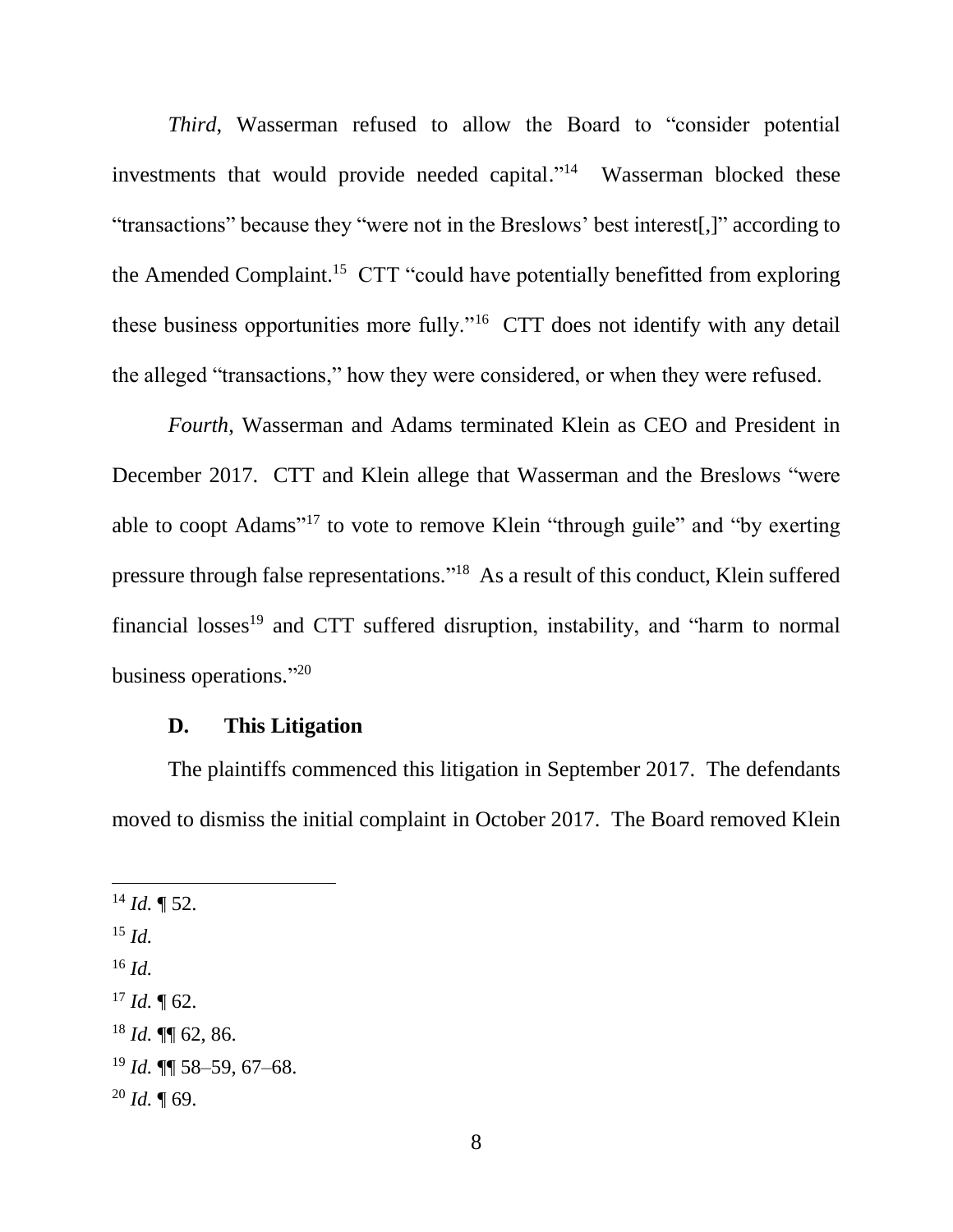as CEO in December 2017. The plaintiffs amended their complaint in April 2018 in response to the motion to dismiss and to add claims concerning Klein's removal. The defendants renewed their motion to dismiss in June 2018. The parties completed briefing in September  $2018<sup>21</sup>$  and the Court heard oral arguments on February 14, 2019.<sup>22</sup>

#### **II. ANALYSIS**

 $\overline{a}$ 

The Amended Complaint asserts five counts: three by CTT and two by Klein. In Count I, CTT asserts a claim for breach of fiduciary duty against Wasserman as a manager and the Breslows as controllers. In Count II, CTT asserts a claim against the Breslows for aiding and abetting Wasserman's breach of fiduciary duties. In Count III, CTT asserts a claim against all defendants for breach of the implied covenant of good faith and fair dealing. In Count IV, Klein asserts a claim against all defendants for tortious interference with his Employment Agreement. In Count V, Klein asserts a claim against all defendants for civil conspiracy.

The breach of fiduciary duty claims asserted in the Amended Complaint are typically pursued derivatively by an investor. By contrast, here, the entity possessing the claims—CTT—is a named plaintiff and pursues those claims in its

<sup>21</sup> Dkt. 18, Opening Br. in Supp. of Defs.' Mot. to Dismiss the Am. Verified Compl. ("Defs.' Opening Br."); Dkt. 20, Pls.' Answering Br. ("Pls.' Ans. Br."); Dkt. 21, Reply Br. in Supp. of Defs.' Mot. to Dismiss Pls.' Am. Verified Compl. ("Defs.' Reply Br.").  $22$  Dkt. 35.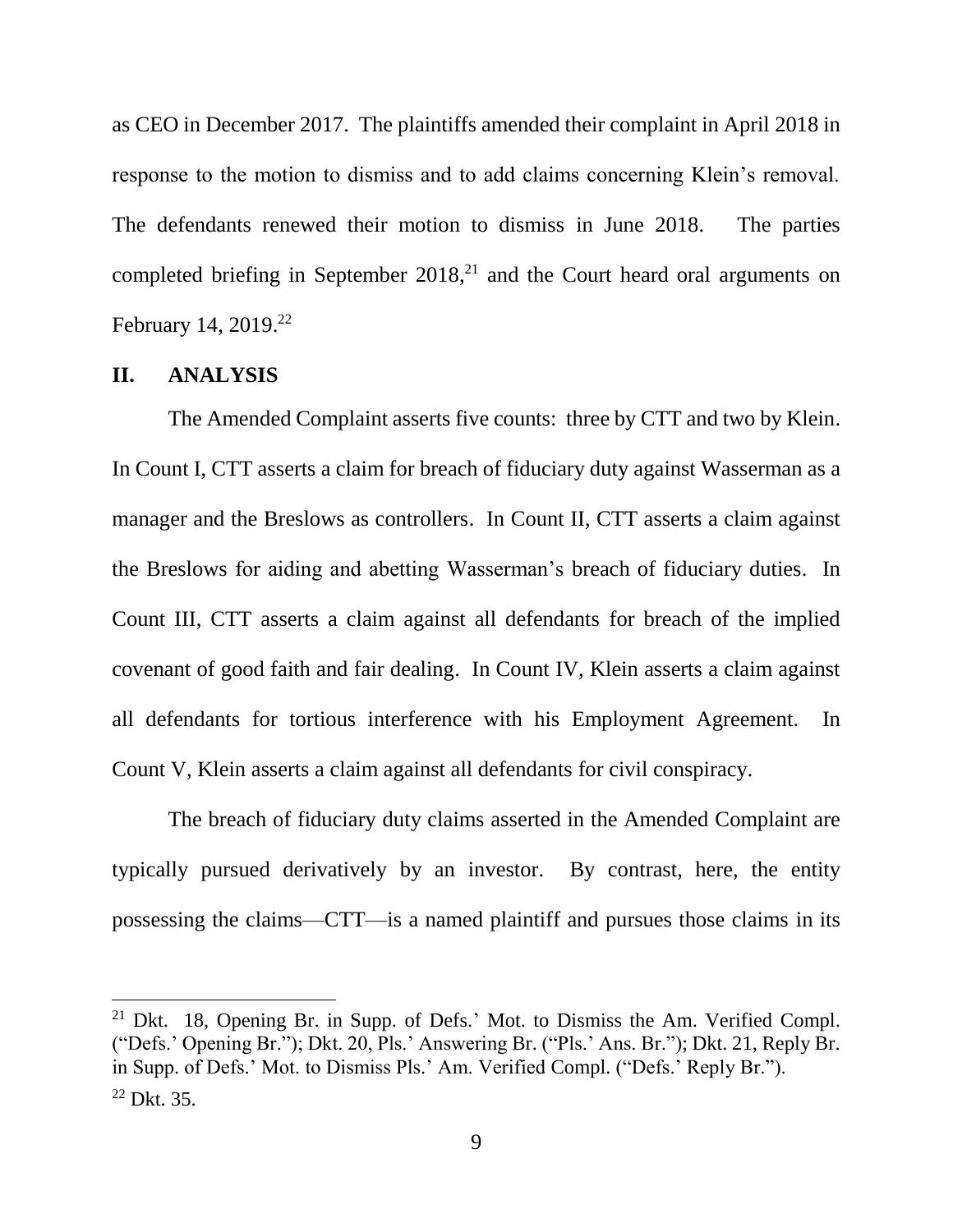own right. As a result, the Amended Complaint is not subject to the heightened pleading requirements of Court of Chancery Rule 23.1. Thus, the defendants' motion to dismiss is governed by Court of Chancery Rule 12(b)(6).

On a motion pursuant to Rule 12(b)(6), the Court accepts "all well-pleaded factual allegations in the Complaint as true, [and] accept[s] even vague allegations in the Complaint as 'well-pleaded' if they provide the defendant notice of the claim."<sup>23</sup> "A trial court is not, however, required to accept as true conclusory allegations 'without specific supporting factual allegations."<sup>24</sup> The Court "draw[s] all reasonable inferences in favor of the plaintiff[s], and den[ies] the motion unless the plaintiff could not recover under any reasonably conceivable set of circumstances susceptible of proof." 25

### **A. CTT's Claim for Breach of Fiduciary Duties**

# **1. Against Wasserman as Manager**

Count I alleges that Wasserman breached his fiduciary duties as a manager of CTT. By default, limited liability company managers owe fiduciary duties akin to

<sup>23</sup> *Cent. Mortg. Co. v. Morgan Stanley Mortg. Capital Hldgs. LLC*, 27 A.3d 531, 536 (Del. 2011) (citing *Savor, Inc. v. FMR Corp.*, 812 A.2d 894, 896–97 (Del. 2002)).

<sup>24</sup> *In re Gen. Motors (Hughes) S'holder Litig*., 897 A.2d 162, 168 (Del. 2006) (citing *In re Santa Fe Pac. Corp. S'holder Litig*., 669 A.2d 59, 65–66 (Del. 1995); *Solomon v. Pathe Commc'ns Corp*., 672 A.2d 35, 38 (Del. 1996)).

<sup>25</sup> *Cent. Mortg.*, 897 A.2d at 168 (citation omitted).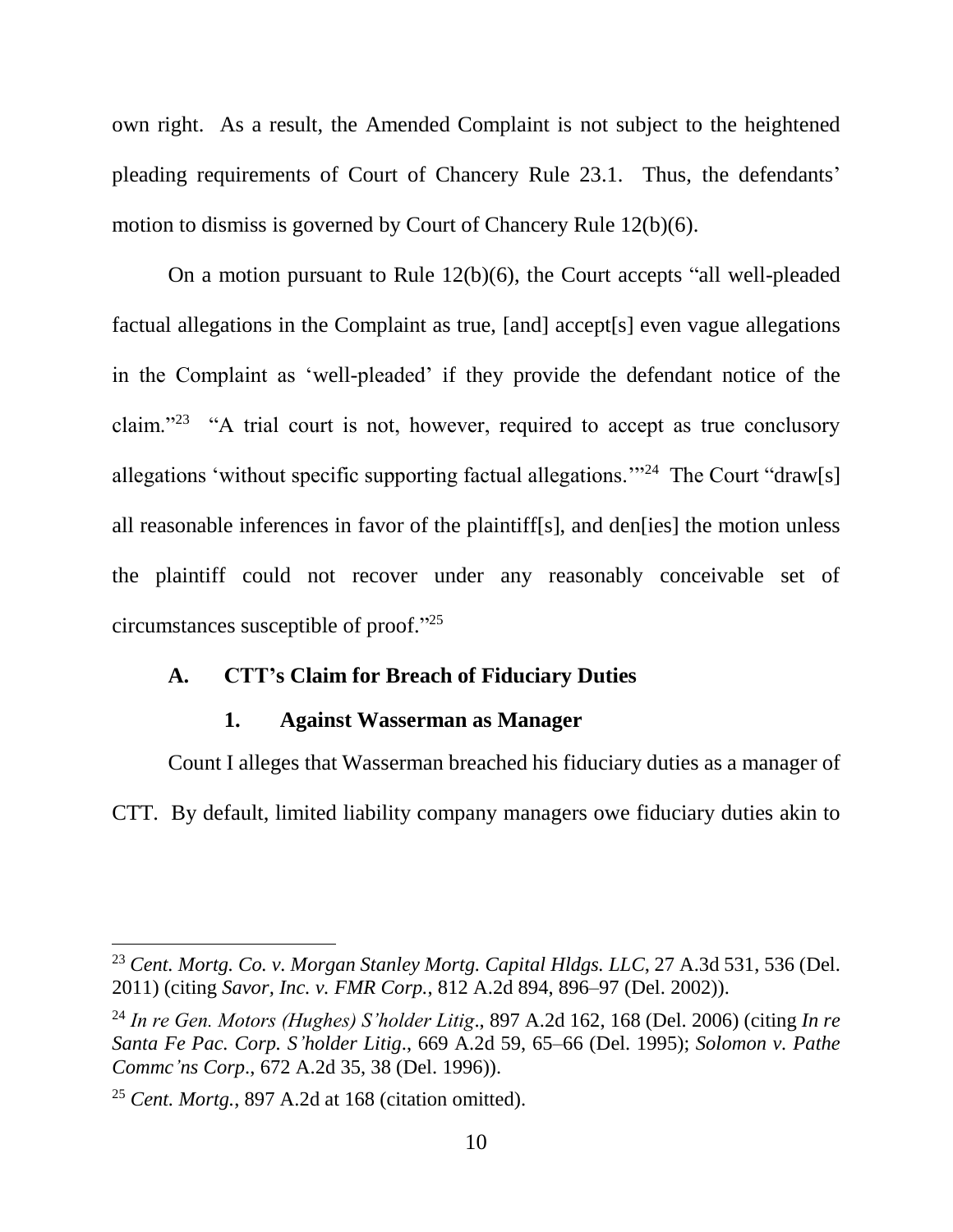those owed by directors of a corporation.<sup>26</sup> Although Delaware law permits a limited liability company to eliminate fiduciary duties in the governing agreement,  $27$  CTT's Operating Agreement does not do so. $28$  The Operating Agreement does contain exculpatory language. The practical effect of that language is that, to survive a motion to dismiss, CTT must plead that Wasserman acted in bad faith, recklessly, fraudulently, or with willful malfeasance.<sup>29</sup>

CTT's allegations against Wasserman target the bad faith aspect of this standard. The duty to act in good faith requires "true faithfulness and devotion,"<sup>30</sup> "honesty of purpose,' and a genuine care for the fiduciary's constituents[.] $"31$  Bad faith, on the other hand, includes "fiduciary conduct motivated by an actual intent to

<sup>26</sup> 6 *Del*. *C*. § 18-1104; H.R. 126, 147th Gen. Assemb. Reg. Sess. (Del. 2013) ("In any case not provided for in this chapter, the rules of law and equity, including the rules of law and equity relating to fiduciary duties . . . shall govern.") (underlining in original).

<sup>27</sup> 6 *Del*. *C*. § 18-1101(e) ("A limited liability company agreement may provide for the limitation or elimination of any and all liabilities for breach of contract and breach of duties (including fiduciary duties) of a member, manager or other person to a limited liability company or to another member or manager or to another person that is a party to or is otherwise bound by a limited liability company agreement[.]").

<sup>28</sup> Operating Agr. §§ 9.1–9.2.

<sup>29</sup> *Id*. § 9.2(a) (eliminating personal liability of members and managers for "any action taken, or omitted to be taken, in good faith . . . except and only to the extent of such Covered Person's own recklessness, fraud, or willful malfeasance, and, with respect to any criminal  $action \ldots$ ").

<sup>30</sup> *In re Walt Disney Co. Deriv. Litig.*, 906 A.2d 27, 67 (Del. 2006).

<sup>31</sup> *In re Walt Disney Co. Deriv. Litig.*, 907 A.2d 693, 753 (Del. Ch. 2005) (citation omitted), *aff'd*, 906 A.2d 27 (Del. 2006).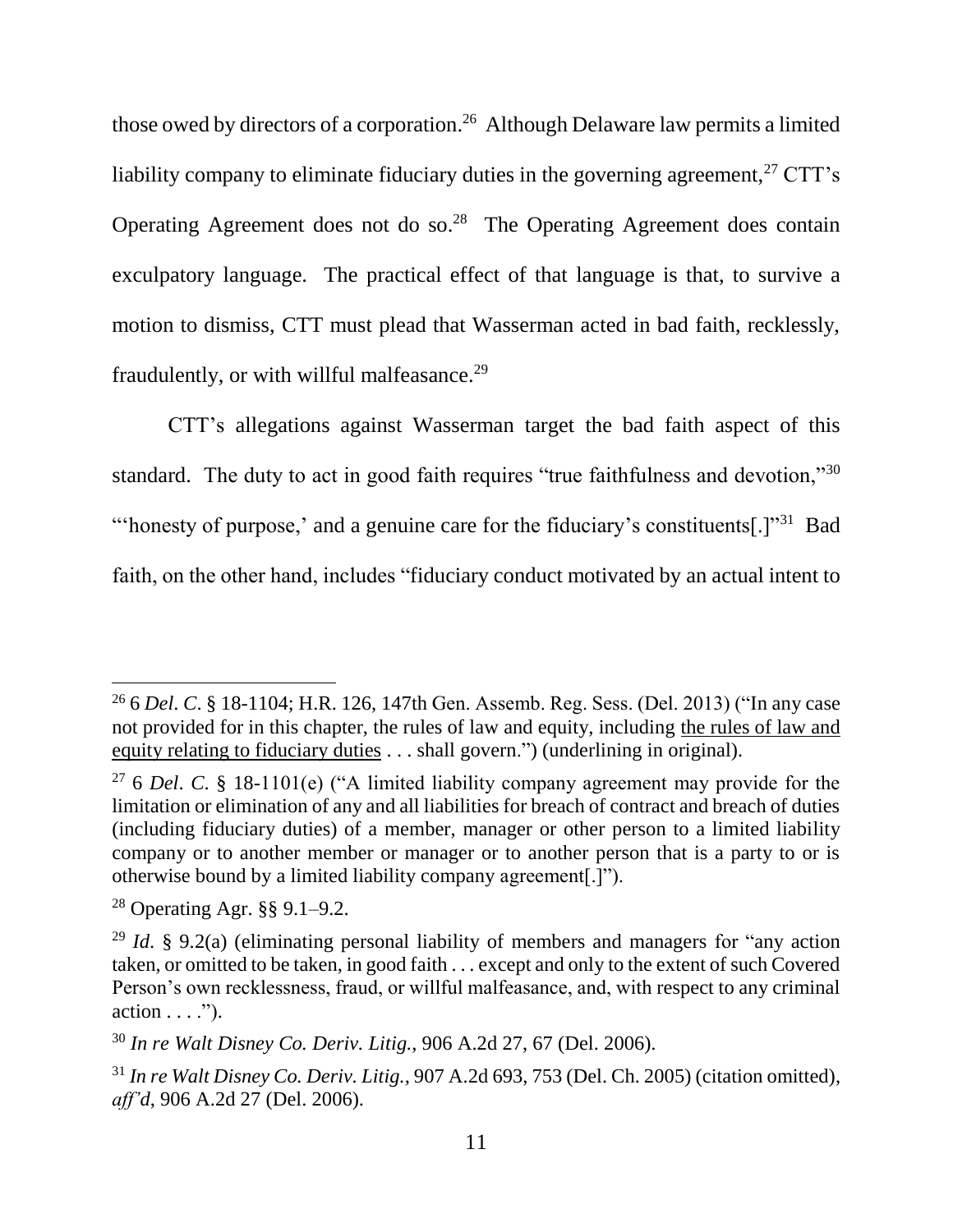do harm," <sup>32</sup> or actions taken "with a purpose other than that of advancing the best interests of the corporation  $\ldots$ ."<sup>33</sup>

In support of dismissal, the defendants adopt a divide-and-conquer approach, urging the Court to evaluate CTT's allegations of bad faith piecemeal, and conclude that because no single allegation suffices to support a claim for breach of fiduciary duty, the collection of CTT's allegations likewise fail. At the pleadings stage, this Court does not review in piecemeal fashion, but rather, reads the allegations as a whole. $34$ 

Reading CTT's allegations as a whole, it is reasonably conceivable that Wasserman acted in bad faith by placing the interests of the Breslows above the interests of CTT. Wasserman allegedly demanded that the Board allocate its full tax

<sup>32</sup> 906 A.2d at 64.

<sup>33</sup> *Id.* at 67; *see also Personal Touch Hldg. Corp. v. Glaubach*, 2019 WL 937180, at \*24 (Del. Ch. Feb. 25, 2019).

<sup>34</sup> *See, e.g.*, *NACCO Indus., Inc. v. Applica Inc*., 997 A.2d 1, 17 (Del. Ch. 2009) ("I recognize that each of the allegations in the Complaint, when viewed separately and in isolation, can be minimized. . . . My task at the pleadings stage, however, is not to weigh competing inferences but rather to draw reasonable inferences in favor of the plaintiff."); *Stewart v. BF Bolthouse Holdco, LLC*, 2013 WL 5210220, at \*7 (Del. Ch. Aug. 30, 2013) ("None of these allegations viewed individually is demonstrative of bad faith. Taken as a whole, however, they convince me that it is reasonably conceivable [the defendant] failed to act in good faith . . . ."); *In re Lukens Inc. S'holders Litig.*, 757 A.2d 720, 729 (Del. Ch. 1999), *aff'd sub nom. Walker v. Lukens, Inc.*, 757 A.2d 1278 (Del. 2000) ("The process pursued by the Director Defendants that is reflected in the Complaint, considered as a whole and taking as true the well-pleaded allegations of fact, provides no support for any inference of bad faith or disloyalty."); *Norman v. Paco Pharm. Servs., Inc.*, 1989 WL 110648, at \*10 (Del. Ch. Sept. 22, 1989) ("A reading of the Complaint as a whole ... gives the defendants adequate notice of the basis of their alleged wrongdoing.").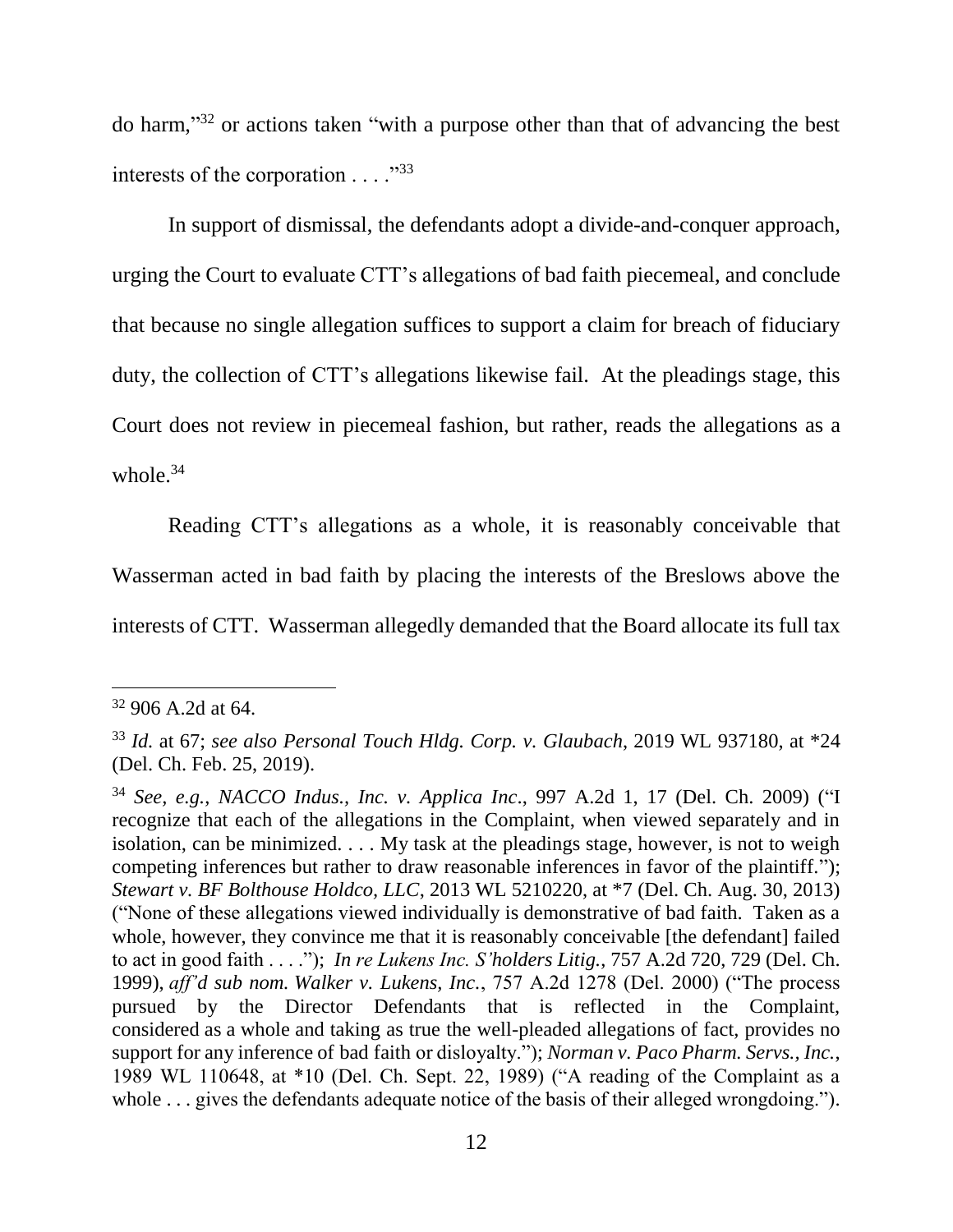losses to the Breslows and authorize a buyout of the Breslows' ownership interest. Wasserman also allegedly demanded information from employees directly, thereby bypassing ordinary channels and disrupting operations. Harm conceivably flowed from this alleged misconduct: CTT's tax accountants and Chief Financial Officer resigned; CTT suffered delays in filing K-1 tax statements; and Wasserman's actions disrupted and destabilized CTT. 35

Delaware courts have recognized that a course of conduct designed to disrupt the operations of a company may constitute a breach of fiduciary duty. In *BelCom, Inc. v. Robb*, for example, former Chancellor Chandler found post-trial that a director of BelCom, Inc. breached his duty of loyalty by engaging in a "campaign of harassment" designed to "extract millions" from the company.<sup>36</sup> In *BelCom*, the campaign involved threatening litigation against the company, and then demanding

<sup>35</sup> Am. Compl. ¶¶ 43–44, 46–47, 50, 69–70. CTT's allegations regarding Wasserman portray a mish mash of conduct, some of which crosses over the line, and some of which seems appropriate. In the inoffensive category, CTT alleges that Wasserman requested information from CTT management "incessantly." *Id.* ¶ 46. A board member repeatedly requesting information is not a bad thing; board members are responsible for the business and affairs of the company and typically enjoy virtually "unfettered" access to company books and records for this reason. *Red Capital Inv. L.P. v. Red Parent LLC*, 2016 WL 612772, at \*4 (Del. Ch. Jan. 15, 2016). Likewise, CTT alleges that Wasserman expressed "criticisms" and "blame[]" during a board meeting. Expressing criticisms at a board meeting is not inherently wrongful conduct; in fact, failing to express dissent when appropriate can be more dangerous. In isolation, these allegations do not offend the Court or support CTT's claim for breach of fiduciary duties.

<sup>36</sup> 1998 WL 229527, at \*1 (Del. Ch. Apr. 28, 1998).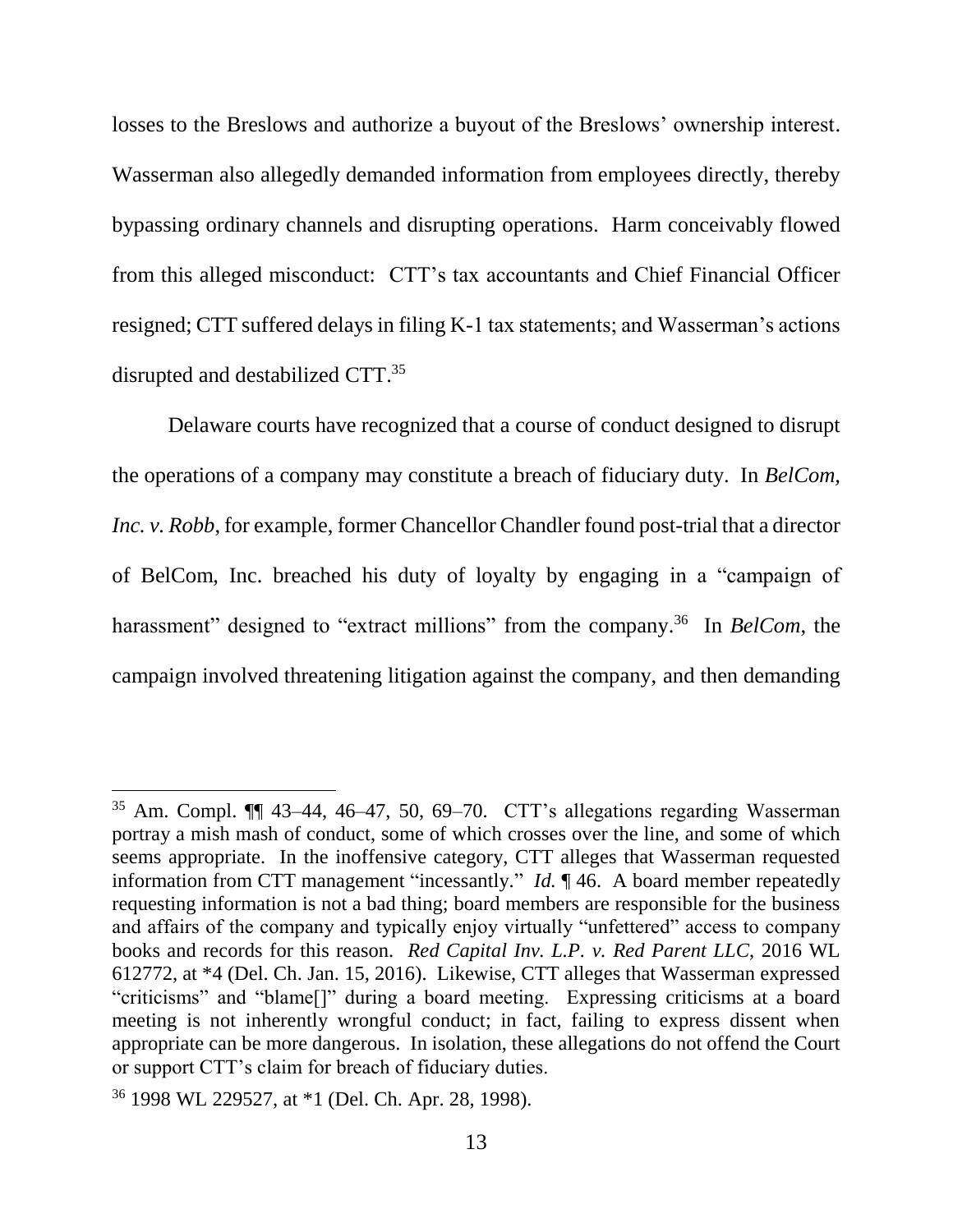that employees obtain indemnification agreements to defend against the litigation, which caused key employees to refuse to continue working for the company.<sup>37</sup>

Likewise, in *Auriga Capital Corp. v. Gatz Properties, LLC*, then-Chancellor Strine found post-trial that a manager breached his fiduciary duties by engaging in a "course of conduct to enrich himself and his family without any regard for the interests" of the company or its minority members.<sup>38</sup> In *Auriga*, the course of conduct involved avoiding strategic options, refusing to provide corporate information to potential bidders, failing to take any steps to preserve the value of the company, and using contractual veto rights as a "chokehold" over the LLC.<sup>39</sup>

As in *BelCom* and *Auriga*, the Amended Complaint alleges that Wasserman repeatedly used his powers as a manager, including his ability to interact with key employees and exercise contractual veto rights, to further goals not in the company's best interests. To be sure, both *BelCom* and *Auriga* involve bad actions a degree more severe than those described in the Amended Complaint. In both cases, the Court found that the fiduciary had committed flagrant fraud, which CTT does not plead in this case. But both decisions were decided post-trial upon a fully developed record. In this case, a more complete record might reveal more egregious facts; it

 $37$  *Id.* at  $*2$ .

<sup>38</sup> 40 A.3d 839, 859 (Del. Ch. 2012), *aff'd*, 59 A.3d 1206 (Del. 2012).

<sup>39</sup> *Id.* at 843.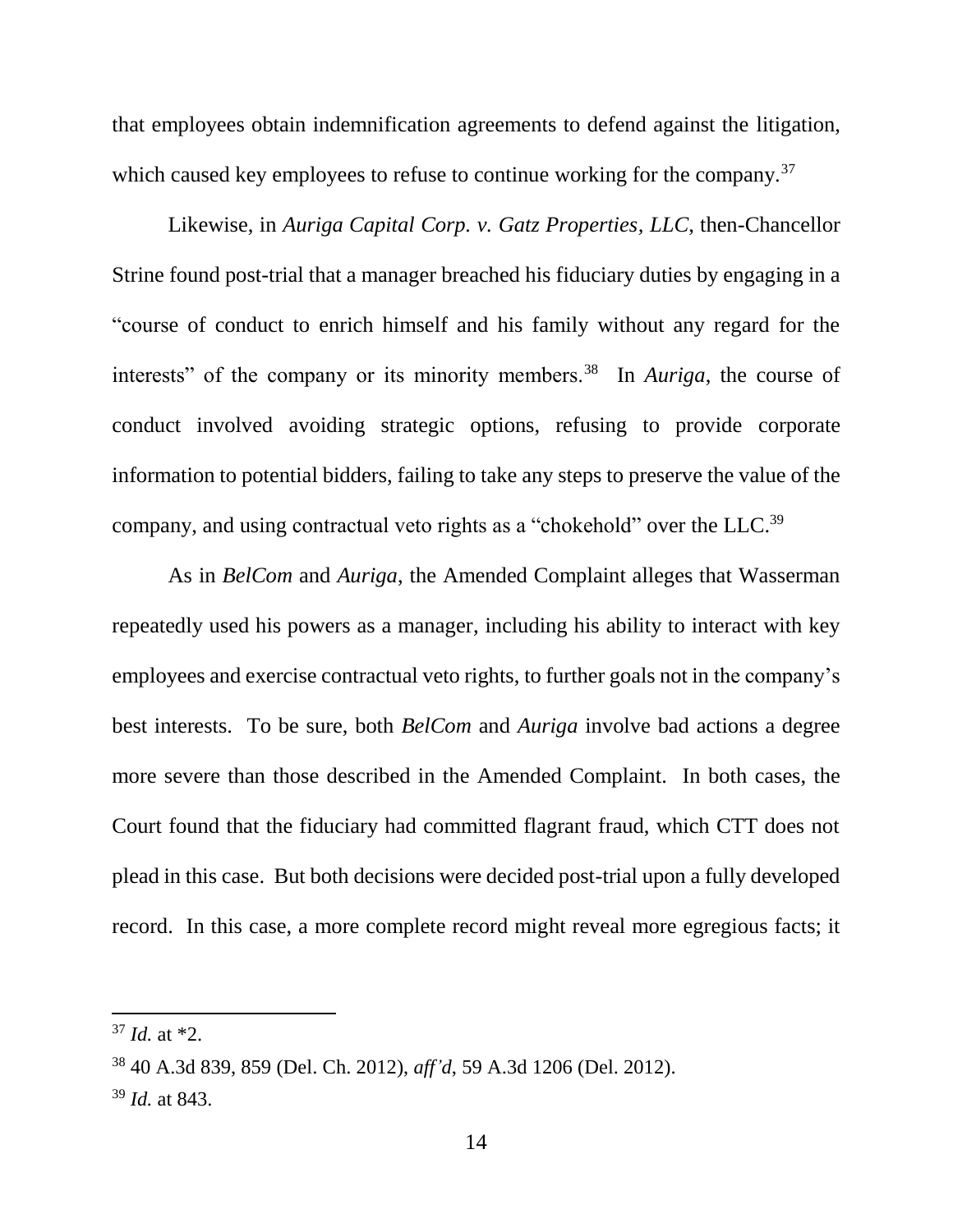might not. At the pleadings stage, giving CTT all inferences to which it is entitled, the Amended Complaint states a non-exculpated claim for breach of fiduciary duty against Wasserman.

The defendants' other arguments in support of dismissal are similarly unavailing. The defendants describe CTT's allegations concerning Wasserman's course of conduct as conclusory. Conclusory allegations are those that "state[] a generalized conclusion with no supporting facts."<sup>40</sup> By contrast, the Amended Complaint points to specific events demonstrating the alleged campaign, including demands on the Board. CTT's allegations concerning the alleged campaign could be more detailed, but a lack of detail does not render an allegation conclusory.<sup>41</sup>

The defendants further argue that CTT's claims are not ripe because the Board did not consummate any transaction that Wasserman demanded. Consequently, in CTT's words, there is no "actionable harm."<sup>42</sup> The mere fact that the Board did not

<sup>40</sup> *In re Coca-Cola Enters., Inc.*, 2007 WL 3122370, at \*2 (Del. Ch. Oct. 17, 2007). Conclusory statements are "bald assertion[s]," *id.*, "amorphous allegation[s]," *id.* at \*4, or "threadbare" recitals that fail to support an inference of a claim, *MHS Capital LLC v. Goggin*, 2018 WL 2149718, at \*14 (Del. Ch. May 10, 2018). *See also UtiliSave, LLC v. Miele*, 2015 WL 5458960, at \*10 (Del. Ch. Sept. 17, 2015); *L A P'rs, L.P. v. Allegis Corp.*, 1987 WL 14531, at \*6 (Del. Ch. Oct. 22, 1987).

<sup>41</sup> Donald J. Wolfe, Jr. & Michael A. Pittenger, *Corporate and Commercial Practice in the Delaware Court of Chancery* § 4.06[b][1], at 4–18 (2018) (citing *Diamond State Tel. Co. v. Univ. of Delaware*, 269 A.2d 52, 58 (Del. 1970); *Morgan v. Wells*, 80 A.2d 504, 505 (Del. Ch. 1951) ("Vagueness or lack of detail are not sufficient grounds alone to dismiss a complaint for failure to state a claim.")).

<sup>42</sup> Defs.' Reply Br. at 10.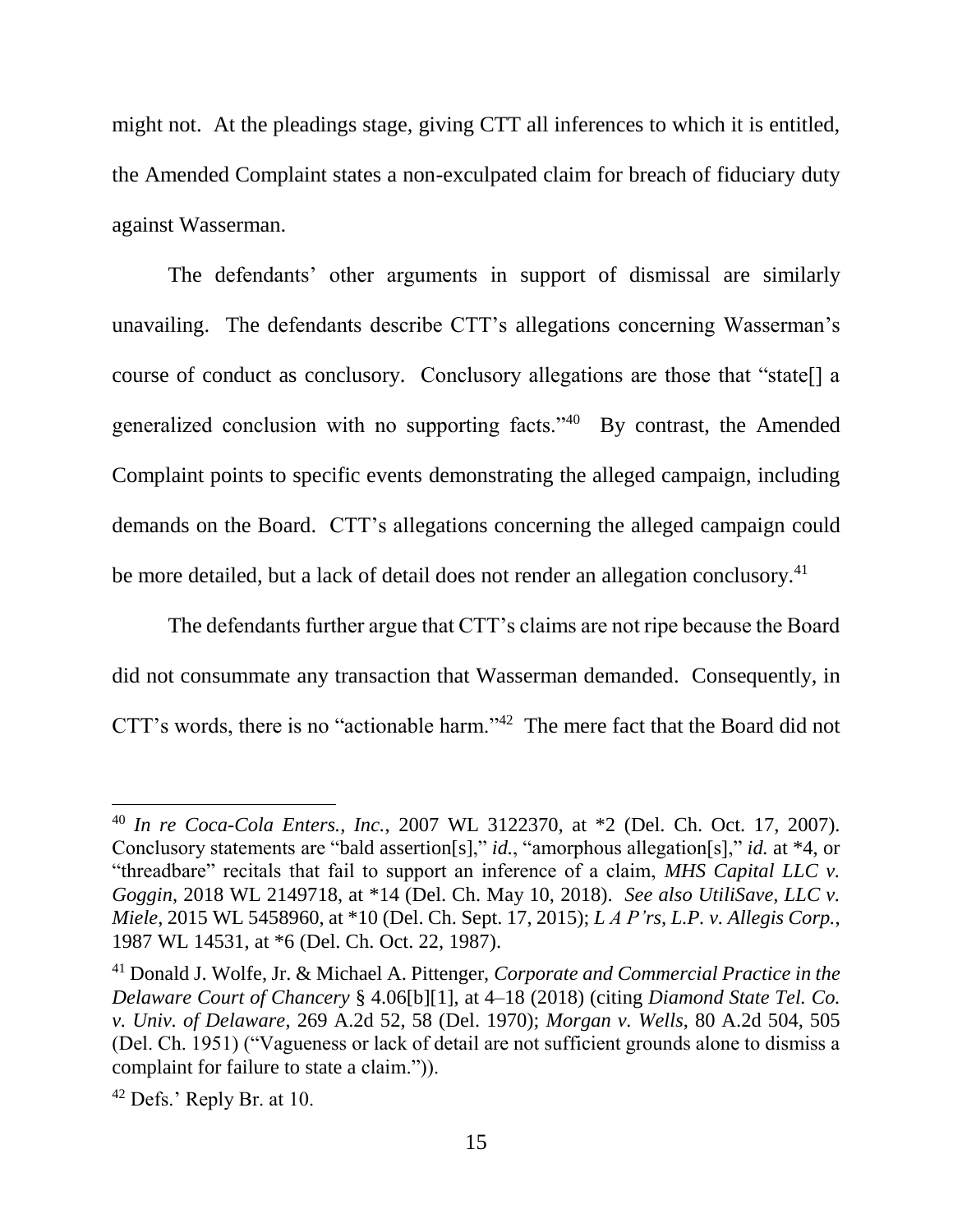act on Wasserman's demands, however, does not defeat CTT's claim at the pleadings stage. Although it is true that the Court may not issue advisory opinions determining the legal sufficiency of a transaction that a company has not committed to pursue, CTT does not seek that relief. Rather, CTT points to those proposed transactions as evidence that Wasserman was acting in a systematic manner to benefit the Breslows and not CTT.

In any event, CTT has pled harm. CTT alleges that because Wasserman disregarded CTT protocol by making direct demands on employees, requesting immediate responses, and threatening some employees with adverse employment actions, CTT suffered. Specifically, key persons resigned and CTT experienced delays in filing documents. 43 CTT further alleges that Wasserman's actions caused internal disruption and corporate instability. CTT will have the burden of proving these allegations at a later stage, and that might be difficult. At the pleadings stage, however, these allegations are sufficient.

The defendants' motion to dismiss Count I as to Wasserman is denied.

<sup>&</sup>lt;sup>43</sup> In briefing, CTT contends that it suffered "damage to CTT's reputation and business relationships[.]" Pls.' Ans. Br. at 23. But these facts are not alleged in the Amended Complaint, and so they are not appropriately before the Court on the defendants' motion to dismiss. *See Orman v. Cullman*, 794 A.2d 5, 28 n.59 (Del. Ch. 2002).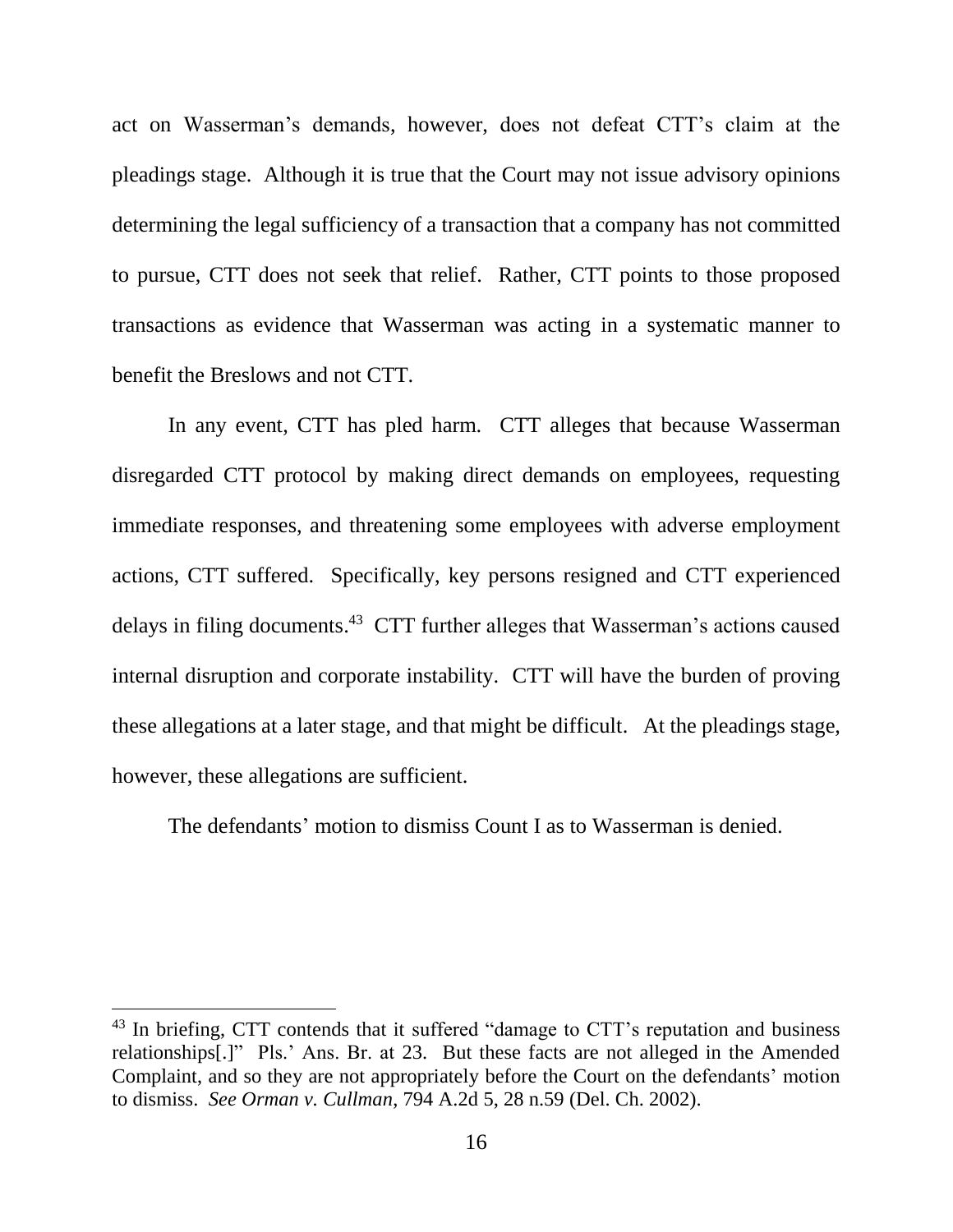#### **2. Against the Breslows as Controllers**

Count I also claims that the Breslows owe fiduciary duties as controllers of CTT and that the Breslows breached those duties. Under Delaware law, the controllers of a limited liability company owe fiduciary duties absent contractual modification.<sup>44</sup> The Operating Agreement does not eliminate the fiduciary duties of controllers. Accordingly, CTT can state a claim for breach of fiduciary duty against the Breslows as controllers if CTT alleges facts that, if accepted as true, would be sufficient to establish control.

One way to establish control is to show that the alleged controller exercises a majority interest in outstanding stock.<sup>45</sup> The Breslows, who own only 20% of CTT's voting equity, do not control CTT under this standard.

<sup>44</sup> *Glidepath Ltd. v. Beumer Corp.*, 2019 WL 855660, at \*18 (Del. Ch. Feb. 21, 2019) (holding that a controller of an LLC owed fiduciary duties); *Cancan Dev., LLC v. Manno*, 2015 WL 3400789, at \*23 (Del. Ch. May 27, 2015) (same); *In re Atlas Energy Res.*, 2010 WL 4273122, at \*6 (Del. Ch. Oct. 28, 2010) ("Delaware's case law clearly teaches that, 'in the absence of provisions in the LLC agreement explicitly disclaiming the applicability of default principles of fiduciary duty, controlling members in a manager-managed LLC owe minority members the traditional fiduciary duties that control shareholder owe minority shareholders.'" (quoting *Kelly v. Blum*, 2010 WL 629850, at \*12 (Del. Ch. Feb. 24, 2010))); *accord Beach to Bay Real Estate Ctr. LLC v. Beach to Bay Realtors Inc.*, 2017 WL 2928033, at  $*5$  (Del. Ch. July 11, 2017) (dismissing claims for breach of fiduciary duties where minority membership was the "*sole* allegation" in support of control (emphasis added)).

<sup>45</sup> *See Kahn v. Lynch Commc'n Sys., Inc*., 638 A.2d 1110, 1113–14 (Del. 1994) (discussing control in the corporate context) (citations omitted). The principles underlying control analyses in the corporate context also apply to such analyses conducted in the limited liability company context.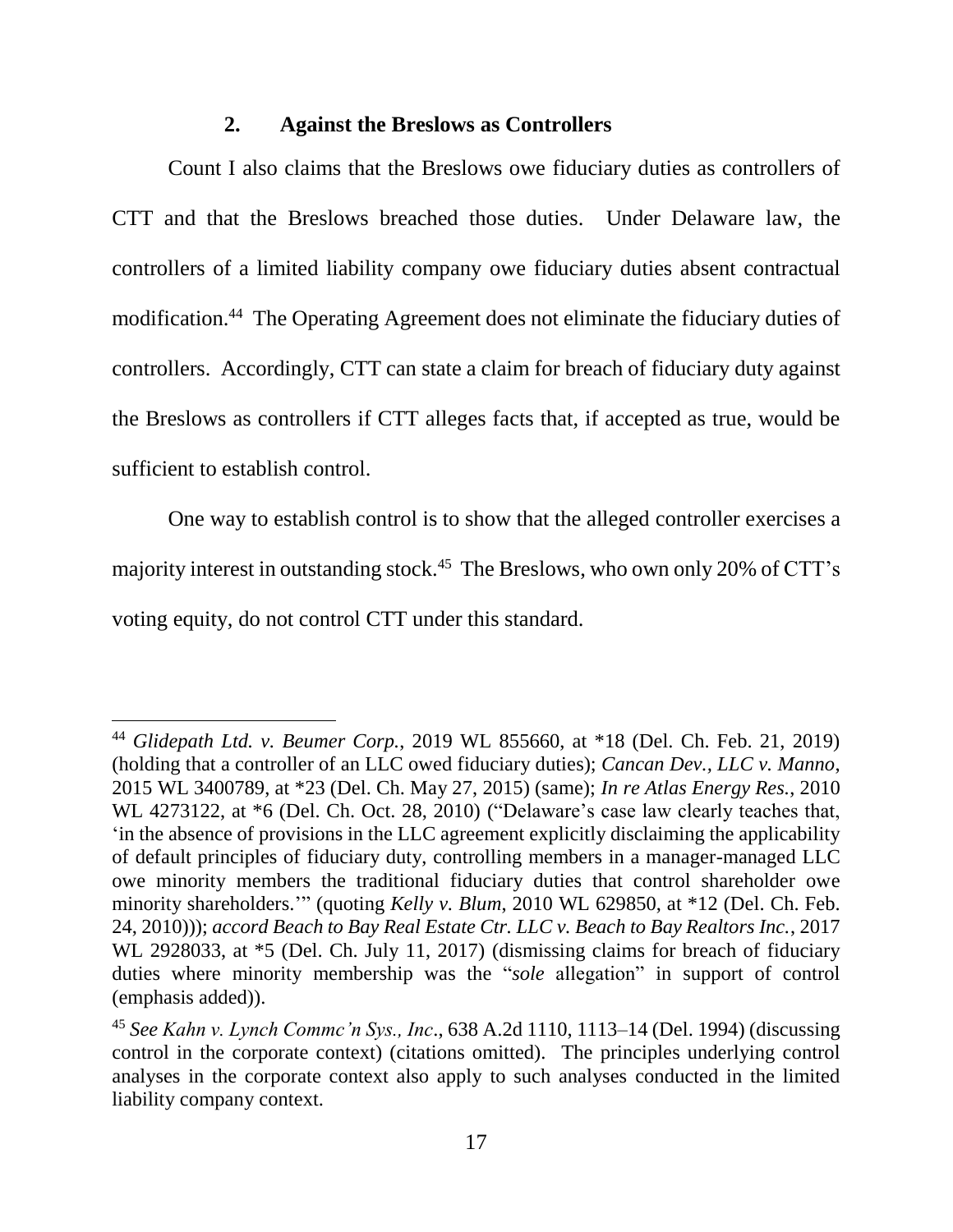Another way to establish control is for the plaintiff to show that the defendant exercises "actual control"<sup>46</sup> or "control over the business and affairs of the corporation."<sup>47</sup> Actual control can be shown to exist (i) generally or (ii) with regard to the particular transaction or decision.<sup>48</sup> This decision refers to the two types of actual control as "general control" and "decision-specific control."

To demonstrate general control, the plaintiffs may show that "as a practical matter," the alleged controllers "are no differently situated than if they had majority voting control."<sup>49</sup> To accomplish this, a plaintiff may show that the equity holder "possesses a combination of . . . voting power and managerial authority that enables him to control the [company], if he so wishes."<sup>50</sup> Showing "effective control of the board" may also establish general control.<sup>51</sup>

CTT does not allege facts sufficient to show that the Breslows exercised general control over CTT. The Breslows own a 20% voting interest, do not hold any

<sup>46</sup> *In re Rouse Props., Inc.*, 2018 WL 1226015, at \*11–12 (Del. Ch. Mar. 9, 2018).

<sup>&</sup>lt;sup>47</sup> *Id.* at \*11 (internal quotation marks omitted) (emphasis removed).

<sup>&</sup>lt;sup>48</sup> *Id.* at \*12 (citations omitted).

<sup>49</sup> *In re PNB Hldg. Co. S'holder Litig.*, 2006 WL 2403999, at \*9 (Del. Ch. Aug. 18, 2006).

<sup>50</sup> *In re Cysive, Inc. S'holders Litig.*, 836 A.2d 531, 553 (Del. Ch. 2003); *see Superior Vision Servs., Inc. v. ReliaStar Life Ins. Co.*, 2006 WL 2521426, at \*4 (Del. Ch. Aug. 25, 2006) ("[T]he focus of the inquiry has been on the *de facto* power of a significant (but less than majority) shareholder, which, when coupled with other factors, gives that shareholder the ability to dominate the corporate decision-making process." (emphasis original)).

<sup>51</sup> *See Olenik v. Lodzinski*, --- A.3d ---, 2019 WL 1497167, at \*10 (Del. Apr. 5, 2019) (describing "effective control of the board" as a means to establish controlling status).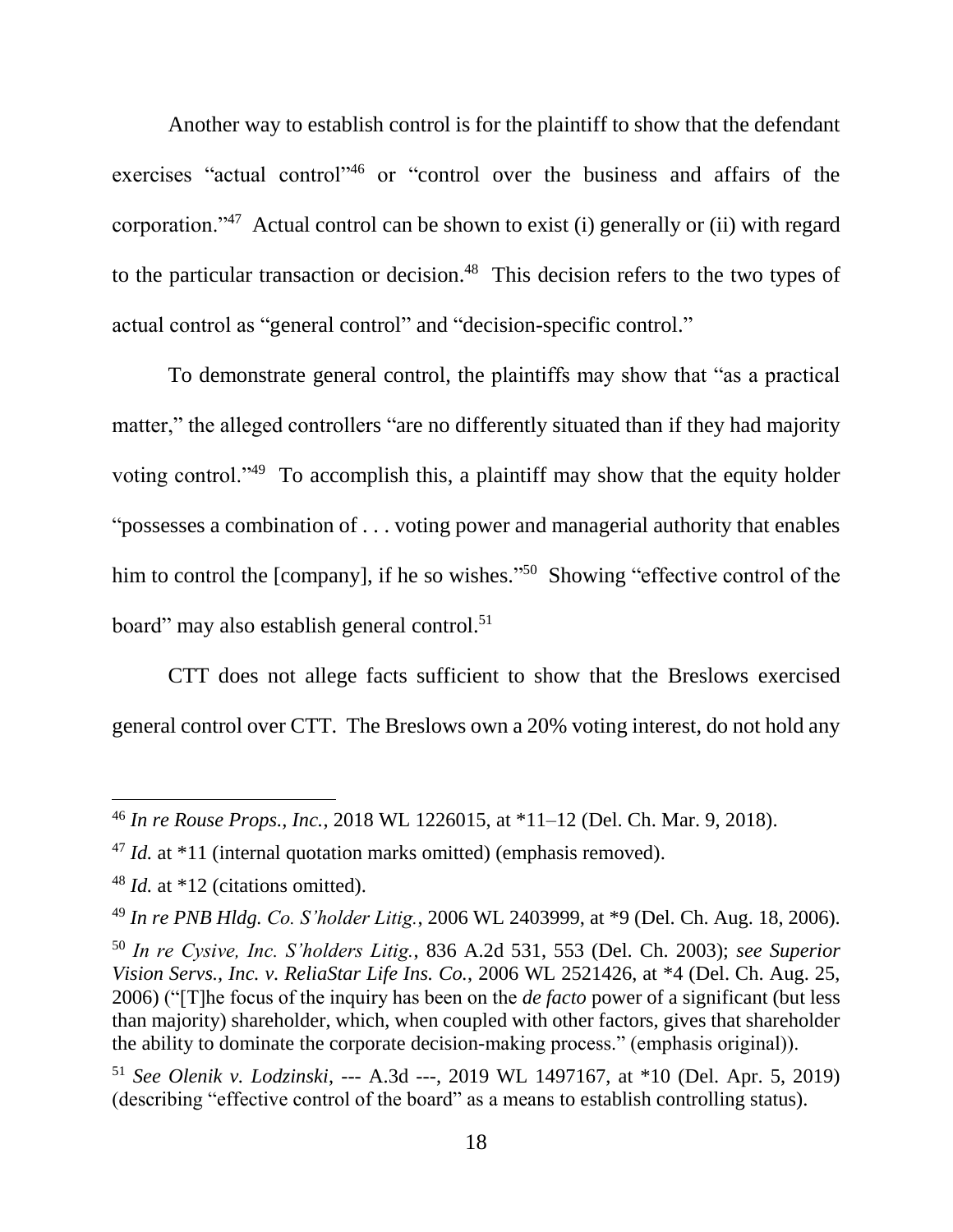office or management position at CTT, are not CTT directors, and, at most, control one of three Board members.<sup>52</sup> Moreover, Klein actually wields the majority of CTT's voting power and is wholly independent from (and, indeed, antagonistic to) the Breslows. CTT cannot argue that the Breslows are no differently situated than Klein.

To demonstrate decision-specific control, CTT argues that the Breslows controlled CTT by "channel[ing] the corporation into a particular outcome by blocking or restricting other paths[.]"<sup>53</sup> Relatedly, they argue that the Breslows created as much disruption as possible to force their desired outcome.<sup>54</sup>

CTT does not allege facts sufficient to show decision-specific control under a channeling or disruption theory. One key problem is that CTT is vague as to the

 $52$  The Amended Complaint does not allege any specifics as to Wasserman's relationship with the Breslows. This analysis has assumed that Wasserman lacked independence from the Breslows without concluding that the facts alleged are sufficient to support that assumption.

<sup>53</sup> Pls.' Ans. Br. at 34 (citing *Basho Techs. Holdco B, LLC v. Georgetown Basho Inv'rs, LLC*, 2018 WL 3326693, at \*26 (Del. Ch. July 6, 2018)). The full quote from *Basho* lists "the exercise of contractual rights" as an example of a source of influence used "to channel the corporation into a particular outcome . . . ." *Id*. (emphasis added). CTT downplays the role of contractual blocking rights in its theory, arguing that Wasserman's alleged bad faith campaign, "*in conjunction with*" the contractual blocking rights, are what steered CTT toward "a particular outcome." Pls.' Ans. Br. at 35 (emphasis added).

<sup>54</sup> Am. Compl. ¶¶ 43–48.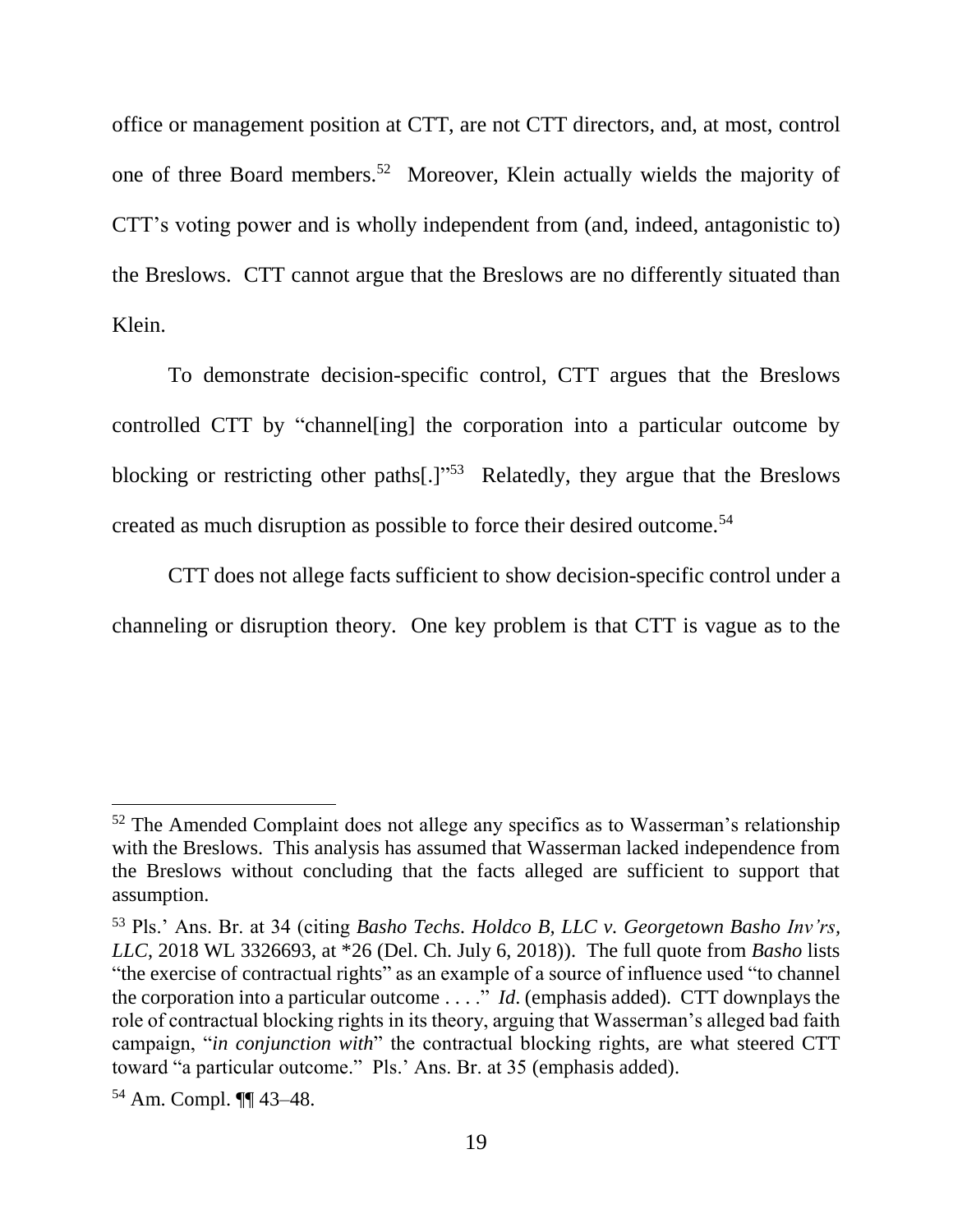decision or "particular outcome" that the Breslows *successfully* achieved.<sup>55</sup> As pled, the Breslows' sole goal was to "monetize their individual investment as soon as possible<sup>156</sup> and obtain "a buyout of their interests.<sup>157</sup> Indisputably, the Breslows never achieved that outcome.

Theoretically, actions implementing aspects of a larger strategy could themselves supply the particular outcomes to support a theory of decision-specific control. In this case, CTT presents two successful "outcomes"—blocking capital infusions and removing Klein.

As to the first, CTT argues that Wasserman wielded his contractual blocking rights to foreclose capital infusions.<sup>58</sup> But the Amended Complaint does not identify

<sup>55</sup> In briefing, CTT makes one argument for control, ostensibly to show *both* general and decision-specific control. *See, e.g.*, Pls.' Ans. Br. at 35 (arguing for control "both in general and as to the transactions at issue").

<sup>56</sup> Am. Compl. ¶ 3.

<sup>57</sup> *Id.* ¶ 5.

<sup>58</sup> Although this decision need not wade into the area given the paucity of supporting allegations, the premise of CTT's argument—that contractual blocking rights can serve as a source of control—presents an interesting issue under Delaware law. *Compare Thermoplylae Capital P'rs v. Simbol*, 2016 WL 368170, at \*13 (Del. Ch. Jan. 29, 2016) (holding that "[u]nder Delaware law . . . contractual rights held by a non-majority stockholder do not equate to control, even where the contractual rights allegedly are exercised by the minority stockholder to further its own goals"), *with Superior Vision*, 2006 WL 2521426, at  $*5$  (stating that "[t]here may be circumstances where the holding of contractual rights, coupled with a significant equity position or other facts, will support the finding that a particular shareholder is, indeed, a 'controlling shareholder,' especially if those contractual rights are used to induce or coerce the board of directors to approve (or refrain from approving) certain actions," but explaining that "a significant shareholder, who exercises a duly-obtained contractual right that somehow limits or restricts the actions that a corporation otherwise would take, does not become, without more, a 'controlling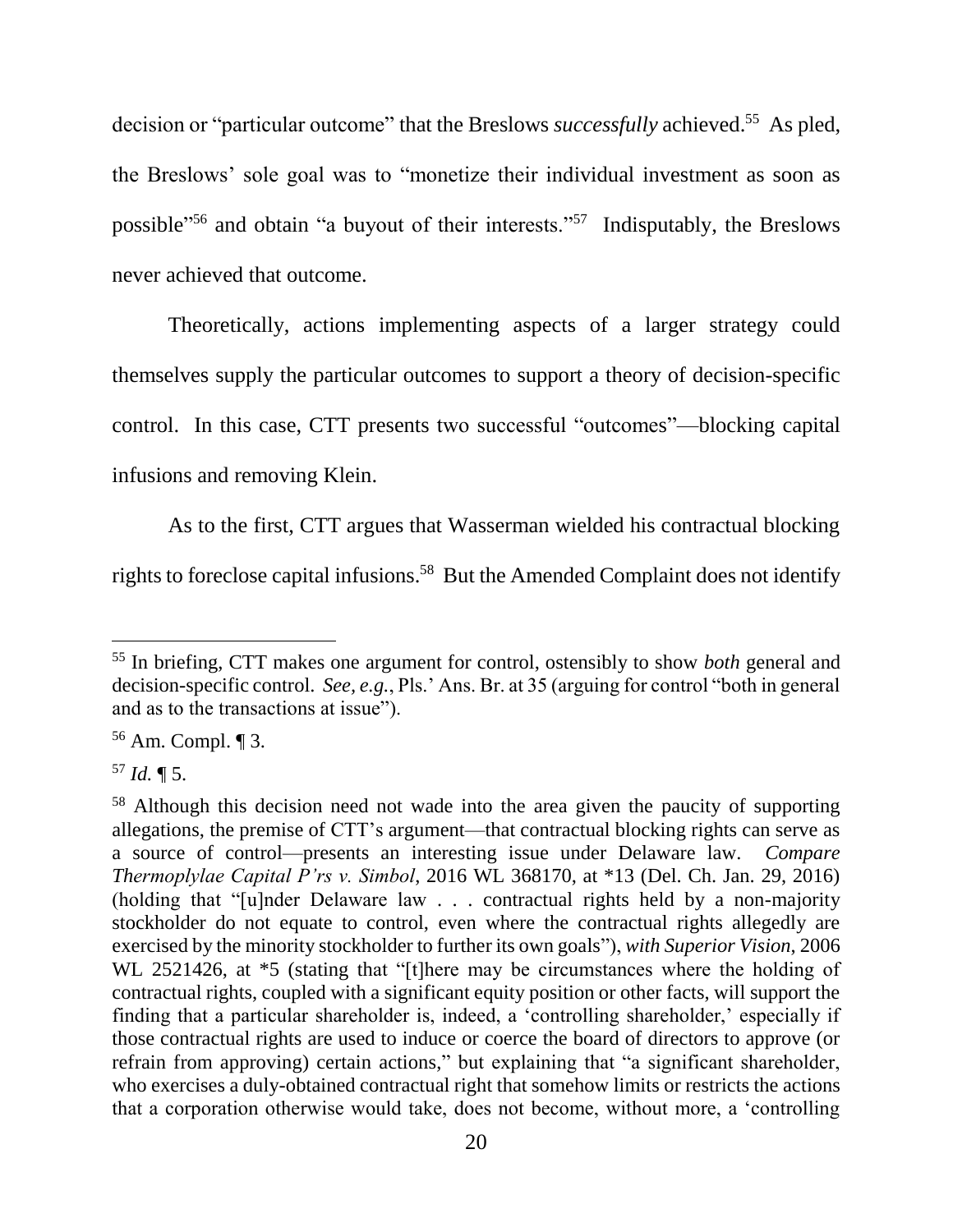any specific transactions presented to or rejected by the Board.<sup>59</sup> To support a decision-specific control theory, at a minimum, a plaintiff must identify a decision or transaction.

As to the second, CTT argues that the Breslows, through Wasserman, forced Klein's termination. According to the Amended Complaint, Wasserman gained control over Klein's Board designee, Adams, "through false representations."<sup>60</sup> This decision assumes for the sake of argument that false representations can contribute to a finding of control. For this theory to work, at a minimum, the plaintiff must plead false representations. 61 The Amended Complaint does not allege any false representations in non-conclusory fashion. Thus, the Board's decision to terminate

shareholder' for that particular purpose"), *and Basho*, 2018 WL 3326693, at \*26 (listing as one source of control "the exercise of contractual rights to channel the corporation into a particular outcome by blocking or restricting other paths"). *See also* Da Lin, *Beyond Beholden*, 44 J. Corp. L. (forthcoming 2019) (arguing for a nuanced conception of control that takes into account multiple sources of influence); Mark Nuccio & Gideon Blatt, *Proposed Changes for the Federal Reserve's Control Analysis*, Harvard L. School Corp. Governance and Fin. Regulation Blog (May 1, 2019), https://corpgov.law.harvard.edu/2019/05/01/proposed-changes-for-the-federal-reservescontrol-analysis/ (proposing multi-factor control analysis that takes into account, among other things, contractual sources of a controlling influence).

<sup>59</sup> CTT alleges that Wasserman supposedly "refused to allow the Board . . . to *consider* potential investments." Am. Compl. ¶ 52 (emphasis added).

 $60$  *Id.* 162.

 $61$  Also, those allegations are arguably subject to a heightened pleading standard. Ct. Ch. R. 9(b) ("In all averments of fraud or mistake, the circumstances constituting fraud or mistake shall be stated with particularity.").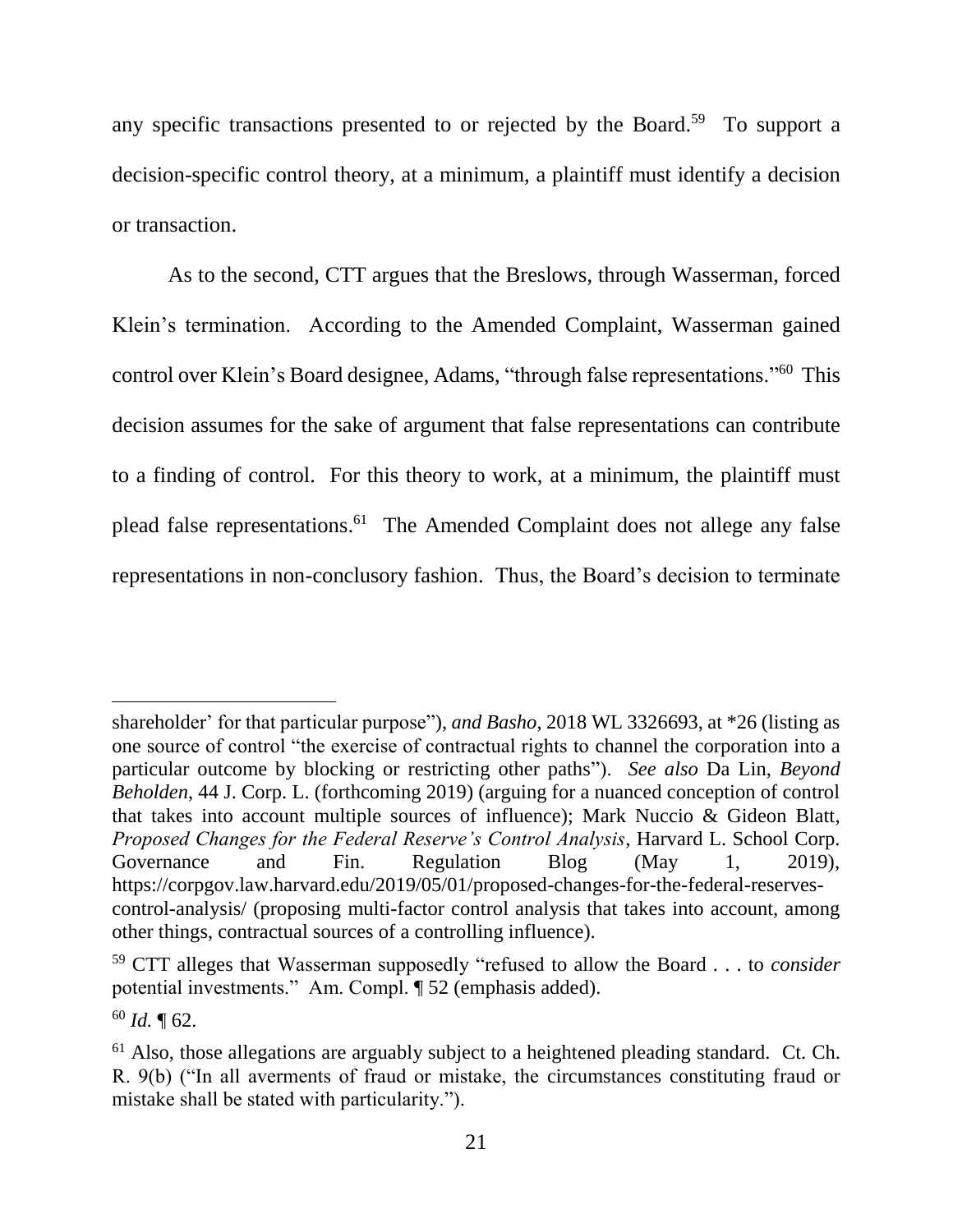Klein does not give rise to decision-specific control sufficient to impose fiduciary obligations on the Breslows.

It bears noting that, at times, the Amended Complaint appears to contradict itself—both asserting that the Breslows controlled CTT while simultaneously contending that they merely desired control. The Amended Complaint refers to the Breslows' "*quest* for control of CTT," and describes the Breslows as embarking on the campaign "*with the hopes* that [they] could *gain* control of CTT." 62 Although this decision attempts to cut through the Amended Complaint's rhetoric and focus on the facts alleged, the above-quoted statements do sound in truth, as the most reasonable inference from the facts alleged: The Breslows hoped to, but *did not*, control CTT.

In any event, it is reasonably conceivable that the defendants harmed CTT in their unsuccessful "quest." <sup>63</sup> CTT's claims against Wasserman as a fiduciary (discussed above) and the Breslows as alleged aiders and abettors (discussed next) survive the motion to dismiss and will test that theory. But CTT's allegations fail to establish control sufficient to impose fiduciary obligations on the Breslows. The defendants' motion to dismiss Count I as to the Breslows is granted.

 $62$  Am. Compl.  $\P$  5, 39 (emphasis added).

<sup>63</sup> *Id.* ¶ 5.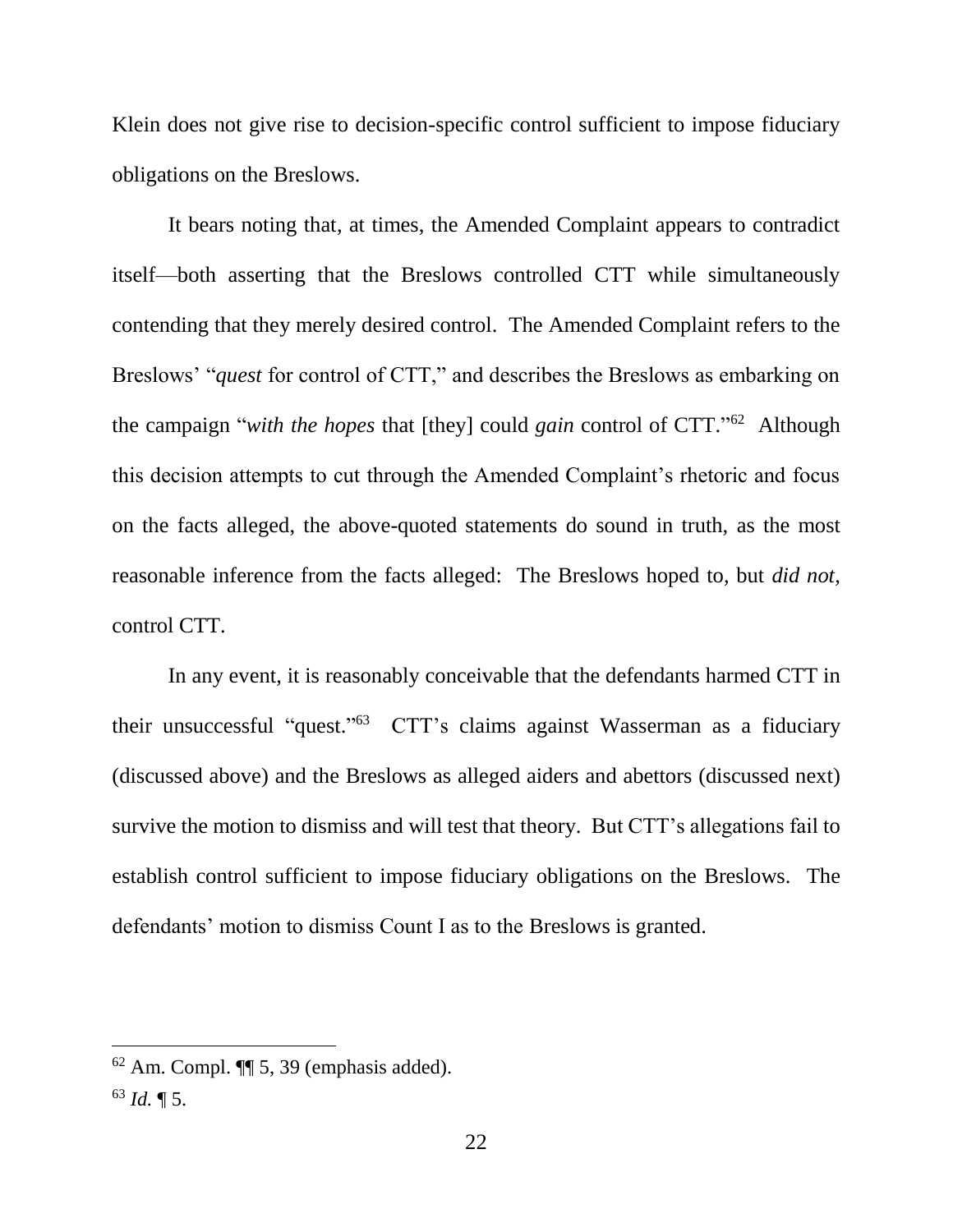# **B. CTT's Claim for Aiding and Abetting the Breach of Fiduciary Duties Against the Breslows**

Count II claims that the Breslows aided and abetted Wasserman's breach of his fiduciary duties.<sup>64</sup> The defendants' sole argument in support of dismissal of Count II is that CTT failed to adequately allege an underlying breach of fiduciary duty.<sup>65</sup> Because this decision holds that CTT adequately alleged facts supporting a claim that Wasserman breached his fiduciary duties, the defendants' motion to dismiss Count II is denied.

# **C. CTT's Claim for Breach of the Implied Covenant**

Count III contends that the defendants violated the implied covenant of good faith and fair dealing inherent in CTT's Operating Agreement. "The implied covenant of good faith and fair dealing involves a 'cautious enterprise,' inferring contractual terms to handle developments or contractual gaps that the asserting party pleads neither party anticipated."<sup>66</sup> "[T]o state a claim for breach of the implied

<sup>64</sup> *Id*. ¶¶ 81–87.

<sup>65</sup> *See* Defs.' Opening Br. at 2, 15, 22; Defs.' Reply Br. at 1, 19–20 n.14. *See also Malpiede v. Townson*, 780 A.2d 1075, 1096 (Del. 2001) ("A third party may be liable for aiding and abetting a breach of a corporate fiduciary's duty to the stockholders if the third party 'knowingly participates' in the breach." (citations omitted)); *In re Santa Fe Pac. Corp. S'holder Litig.*, 669 A.2d 59, 72 (Del. 1995) ("A claim for aiding and abetting requires the following three elements: (1) the existence of a fiduciary relationship, (2) a breach of the fiduciary's duty, and (3) a knowing participation in that breach by [the nonfiduciary].").

<sup>66</sup> *Nemec v. Shrader*, 991 A.2d 1120, 1125 (Del. 2010); *see also Dunlap v. State Farm Fire & Cas. Co.*, 878 A.2d 434, 445 (Del. 2005); *Glidepath*, 2019 WL 855660, at \*17.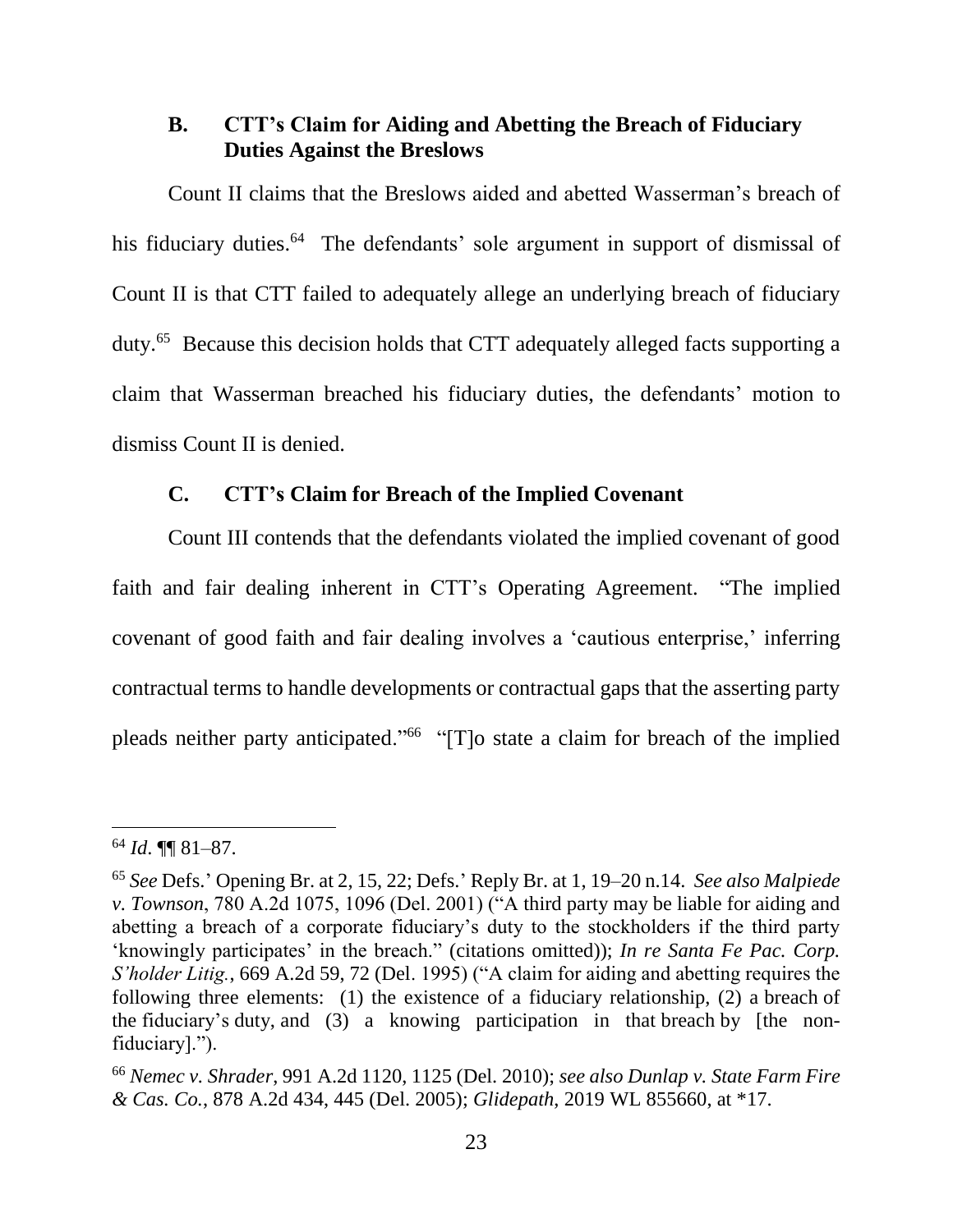covenant, [a party] 'must allege a specific implied contractual obligation, a breach of that obligation by [the opposing party], and resulting damage to [the party].'"<sup>67</sup> "General allegations of bad faith conduct are not sufficient."<sup>68</sup>

The implied covenant "cannot be invoked where the contract itself expressly covers the subject at issue." 69 "Even where the contract is silent, '[a]n interpreting court cannot use an implied covenant to re-write the agreement between the parties  $\dots$   $\cdots$  <sup>770</sup> It "is not an equitable remedy for rebalancing economic interests after events that could have been anticipated, but were not, that later adversely affected one party to a contract."<sup>71</sup>

CTT proffers two arguments in support of its claim for breach of the implied covenant.

*First*, CTT recycles the allegations of bad faith used in support of the breach of fiduciary duty claims to contend that the defendants violated the implied covenant.<sup>72</sup> In doing so, CTT does not identify any unanticipated developments or gaps in the Operating Agreement that this Court should address by implying terms.

<sup>67</sup> *Kuroda v. SPJS Hldgs., LLC*, 2010 WL 925853, at \*10 (Del. Ch. Mar. 16, 2010).

<sup>68</sup> *Id.*

<sup>69</sup> *Glidepath*, 2019 WL 855660, at \*17 (citing *Fisk Ventures, LLC v. Segal*, 2008 WL 1961156, at \*10 (Del. Ch. May 7, 2008), *aff'd*, 984 A.2d 124 (Del. 2009) (TABLE)).

<sup>70</sup> *Id*. (citation omitted).

<sup>71</sup> *Id*. at \*20 (citing *Nemec*, 991 A.2d at 1128).

<sup>72</sup> *Compare* Am. Compl. ¶¶ 73–74, *with id.* ¶ 92.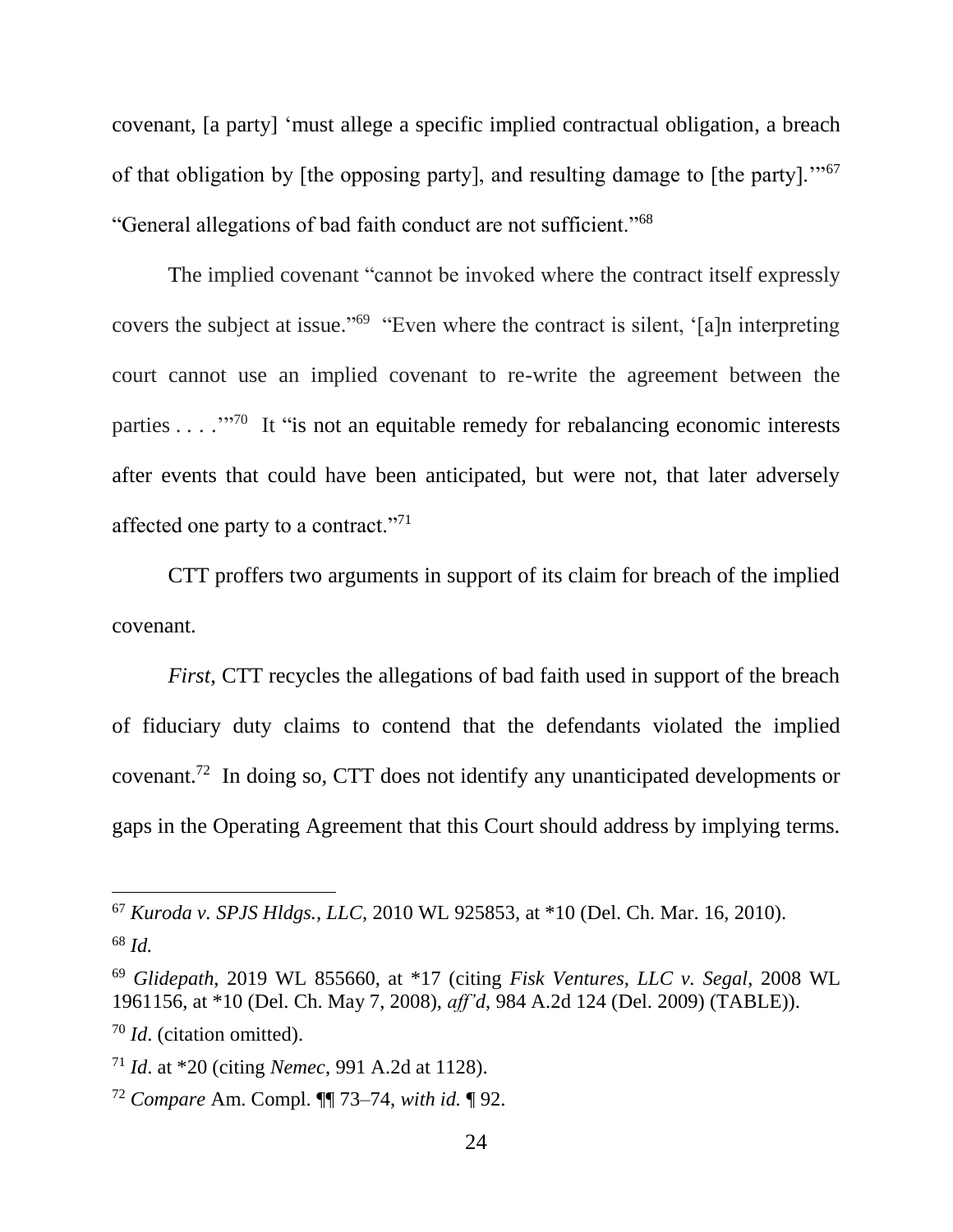Rather, it merely recasts general allegations of bad faith, which are insufficient to support a claim for breach of the implied covenant.

*Second*, CTT argues that the defendants breached the implied covenant by failing to provide the 105 dental clinic contacts the Breslows promised CTT during the due diligence process.<sup>73</sup> CTT contends that because the Operating Agreement is silent as to the promised contacts, the implied covenant should impose that obligation.<sup>74</sup> The covenant, however, is not intended to imply "a contractual protection when the contract could easily have been drafted to expressly provide for it[,]"<sup>75</sup> especially among sophisticated parties.<sup>76</sup>

As a result, Count III is dismissed.

<sup>73</sup> *Id*. ¶ 93.

<sup>74</sup> Pls.' Ans. Br. at 40.

<sup>75</sup> *Glidepath*, 2019 WL 855660, at \*17 (citation omitted).

<sup>76</sup> *REJV5 AWH Orlando, LLC v. AWH Orlando Member, LLC*, 2018 WL 1109650, at \*3 n.27 (Del. Ch. Feb. 28, 2018) ("Plaintiff's implied covenant position raises red flags since it is difficult to conceive that sophisticated parties engaged in the business of commercial construction, which is inherently fluid, failed to contemplate delays . . . ."), *appeal denied*, 182 A.3d 115 (Del. 2018); *Renco Gp., Inc. v. MacAndrews AMG Hldgs. LLC*, 2015 WL 394011, at \*6 (Del. Ch. Jan. 29, 2015) ("The Court is hesitant to imply terms not contained in an explicit agreement drafted by sophisticated and experienced parties and their counsel."); *NACCO Indus.*, 997 A.2d at 20 ("These specific provisions, bargained for and crafted by sophisticated parties, leave no room for the implied covenant."); *Cypress Assocs., LLC v. Sunnyside Cogeneration Assocs. Project*, 2006 WL 668441, at \*1 (Del. Ch. Mar. 8, 2006) (The Court will not "exercise in after-the-fact judicial contracting . . . in a context where sophisticated parties chose not to take that course when they actually made their bargain. The implied covenant of good faith and fair dealing provides no license for judicial action of that kind.").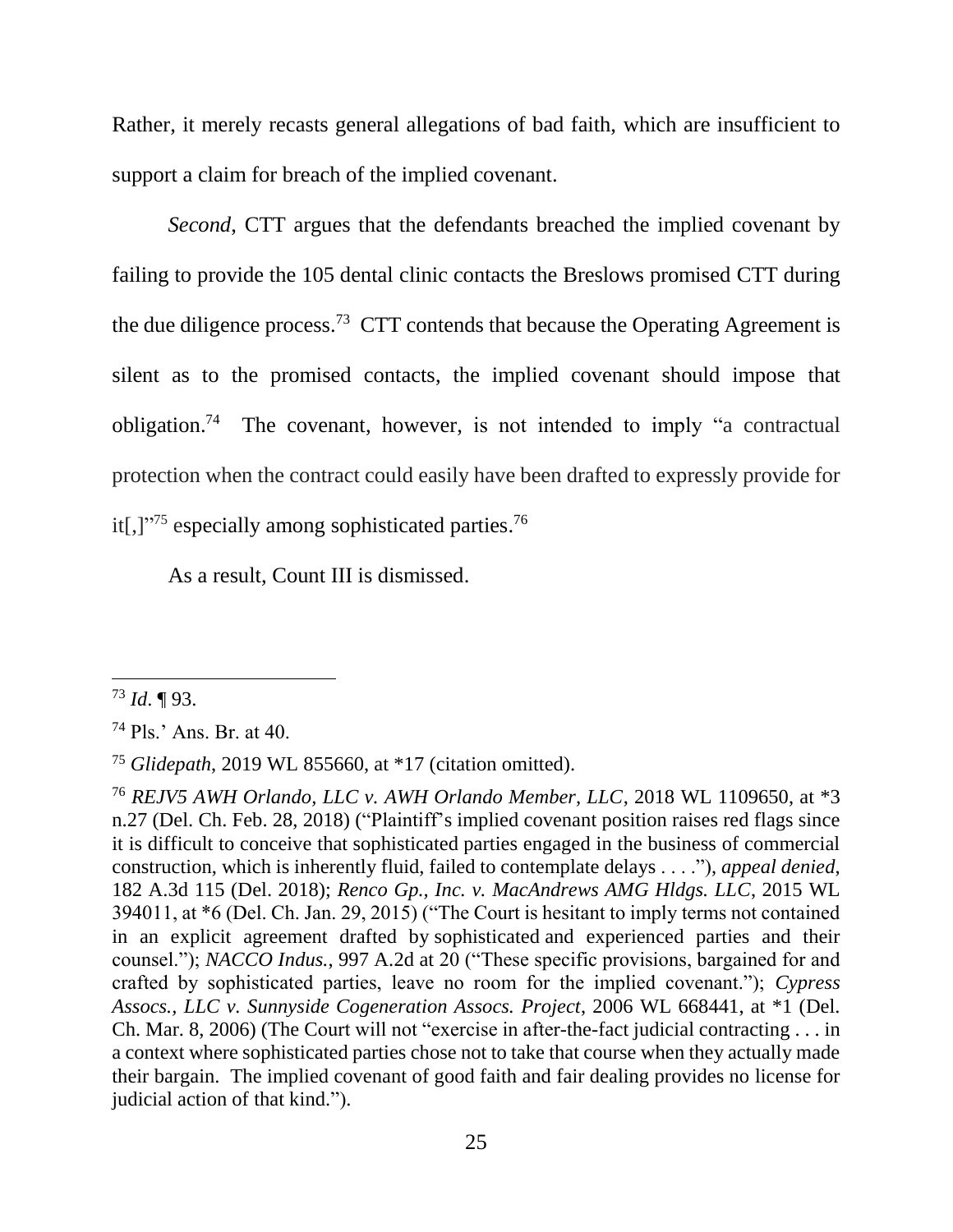#### **D. Klein's Claim for Tortious Interference with Contract**

Count IV alleges that the defendants tortiously interfered with Klein's Employment Agreement. To state a claim for tortious interference with a contract, a plaintiff must allege a breach of that contract.<sup>77</sup>

Klein does not state an independent claim for breach of the Employment Agreement, nor does he allege facts sufficient to support such a claim. Two of three Board members—Wasserman along with one of Klein's own Board designees, Adams—decided to terminate Klein "for cause" from his position as CEO. Klein does not allege that the majority of the Board lacked the authority to terminate the Employment Agreement for cause. Instead, Klein asserts in a conclusory fashion that this decision was unjustified. Klein alleged that the defendants "coopt[ed]" Adams into terminating Klein by "exerting pressure through false representations,"<sup>78</sup>

<sup>77</sup> *Chapter 7 Tr. Constantino Flores v. Strauss Water Ltd.*, 2016 WL 5243950, at \*10 (Del. Ch. Sept. 22, 2016) (To state a claim for tortious interference, a plaintiff must show "'(1) a valid contract, (2) about which the defendants have knowledge, (3) an intentional act by the defendants that is a significant factor in causing the breach of the contract, (4) without justification and (5) which causes injury.'" (quoting *Irwin & Leighton, Inc. v. W.M. Anderson Co*., 532 A.2d 983, 992 (Del. Ch. 1987)) (citing Restatement (Second) of Torts § 766 (1979))); *id.* at \*11 ("A party cannot claim a tortious interference with contract when there has been no breach of that contract."); *Aspen Advisors LLC v. United Artists Theatre Co.*, 843 A.2d 697, 713 (Del. Ch. 2004), *aff'd*, 861 A.2d 1251 (Del. 2004) (dismissing the tortious interference with contract claim when the plaintiff failed to state a claim for breach of contract or the implied covenant of good faith and fair dealing); *Goldman v. Pogo.com Inc.*, 2002 WL 1358760, at \*8 (Del. Ch. June 14, 2002) (finding that without a sustainable claim of breach, there can be no viable claim for tortious interference).

 $78$  Am. Compl.  $\P$  62.